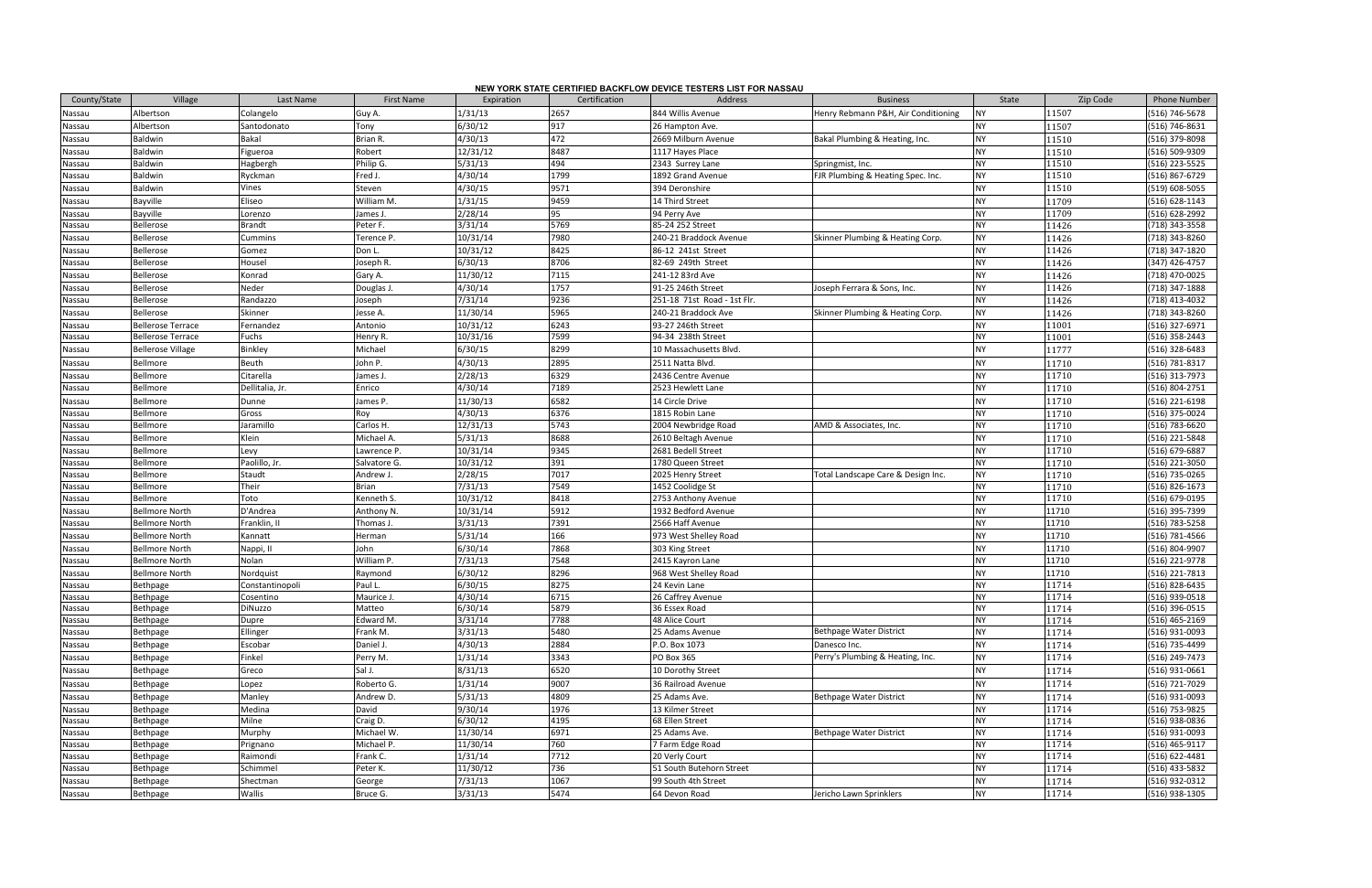| Nassau | Bethpage                       | Westerberg          | William J.     | 2/28/13               | 465  | 25 Adams Avenue                         | Bethpage Water District            | <b>NY</b>              | 11714          | (516) 931-0093 |
|--------|--------------------------------|---------------------|----------------|-----------------------|------|-----------------------------------------|------------------------------------|------------------------|----------------|----------------|
| Nassau | Bethpage                       | Yorke               | Gary R.        | 7/31/12               | 8344 | 36 Concord Avenue                       |                                    | <b>NY</b>              | 11714          | (516) 426-9306 |
| Nassau | Bethpage Old                   | Lupis               | Salvatore M.   | 4/30/13               | 1386 | 8 Lee Place                             |                                    | <b>NY</b>              | 11804          | (516) 694-7427 |
| Nassau | Carle Place                    | Bencivenga          | Joseph A.      | 10/31/14              | 8011 | 2 Peachtree Lane                        |                                    | <b>NY</b>              | 11514          | (516) 205-3811 |
| Nassau | Carle Place                    | Cody                | Frederick R.   | 6/30/13               | 520  | 568 Mineola Avenue                      | G. H. Cody Plbg. & Htg. Inc.       | <b>NY</b>              | 11514          | (516) 334-6988 |
| Nassau | Carle Place                    | Gramman             | Robert H.      | 12/31/14              | 245  | 356 Westbury Avenue                     | Gramman Plumbing & Heating Corp.   | <b>NY</b>              | 11514          | (516) 746-0045 |
| Nassau | Carle Place                    | Gramman             | Robert C.      | 12/31/14              | 5151 | 356 Westbury Avenue                     | Gramman Plumbing & Heating Corp.   | <b>NY</b>              | 11514          | (516) 746-0045 |
| Nassau | Carle Place                    | Longhitano          | Nicholas       | 10/31/14              | 5919 | 295 Dow Ave.                            |                                    | <b>NY</b>              | 11514          | (516) 741-2898 |
| Nassau | Carle Place                    | Parente             | Pino           | 2/28/13               | 8557 | 349 Rushmore Avenue                     |                                    | <b>NY</b>              | 11514          | (516) 334-0661 |
| Nassau | Carle Place                    | Passariello         | James J.       | 6/30/13               | 1451 | 578 Mineola Avenue                      | Carle Place Water District         | <b>NY</b>              | 11514          | (516) 333-0540 |
| Nassau | Carle Place                    | Portelli            | Giovanni       | 12/31/13              | 5742 | 452 Roslyn Avenue                       |                                    | <b>NY</b>              | 11514          | (516) 876-2512 |
| Nassau | Carle Place                    | Silva               | Glen M.        | 6/30/12               | 4203 | 578 Mineola Avenue                      | Carle Place Water District         | <b>NY</b>              | 11514          | (516) 333-0540 |
| Nassau | Carle Place                    | Wanna               | John G.        | 2/28/13               | 396  | 23 Garson Rd.                           |                                    | <b>NY</b>              | 11514          | (516) 739-8349 |
| Nassau | Cedarhurst                     | Guttman             | Jack           | 1/31/14               | 9006 | 588 Park Avenue                         |                                    | <b>NY</b>              | 11516          | (516) 791-1367 |
| Nassau | East Atlantic Beach            | Lilien              | Mitch          | 4/30/15               | 7082 | 78 Malone Avenue                        |                                    | <b>NY</b>              | 11561          | (917) 776-4669 |
| Nassau | East Meadow                    | Albano              | Robert K.      | $10/31/\overline{12}$ | 7234 | 343 Chambers Avenue                     |                                    | <b>NY</b>              | 11554          | (516) 747-5818 |
| Nassau | East Meadow                    | Bertram             | Christian      | 2/28/15               | 267  | 787 Van Buren Avenue                    |                                    | <b>NY</b>              | 11554          | (516) 489-6094 |
| Nassau | <b>East Meadow</b>             | Castro              | Donnovan       | 6/30/14               | 4998 | 894 Richmond Road                       |                                    | <b>NY</b>              | 11554          | (516) 538-5868 |
| Nassau | <b>East Meadow</b>             | Connelly            | Kryan A.       | 3/31/15               | 2211 | 234 East Meadow Avenue                  | Connelly & Sons Plumbing & Heating | <b>NY</b>              | 11554          | (516) 794-7380 |
| Nassau | <b>East Meadow</b>             | Connelly            | Kryan S.       | 5/31/15               | 6119 | 234 East Meadow Avenue                  | Connelly & Sons Plumbing & Heating | <b>NY</b>              | 11554          | (516) 794-7380 |
| Nassau | <b>East Meadow</b>             | D'Aquila            | Antonio        | 11/30/12              | 8449 | 2587 Burro Lane                         |                                    | <b>NY</b>              | 11554          | (516) 809-3767 |
| Nassau | <b>East Meadow</b>             | DeSantis            | Gregory J.     | 10/31/14              | 5915 | 1502 Luddington Road                    |                                    | <b>NY</b>              | 11554          | (516) 485-6308 |
| Nassau | East Meadow                    | ladevaia            | Vincent        | 1/31/15               | 9461 | 1683 Kroll Road                         |                                    | <b>NY</b>              | 11554          | (516) 334-9790 |
| Nassau | East Meadow                    | Janiec              | Edward         | 10/31/14              | 9342 | 794 Bruce Drive                         |                                    | <b>NY</b>              | 11554          | (516) 485-4775 |
| Nassau | <b>East Meadow</b>             | Joseph              | David          | 6/30/14               | 4380 | 1948 Bly Road                           |                                    | <b>NY</b>              | 11554          | (516) 794-8330 |
| Nassau | <b>East Meadow</b>             | Pagano              | William E.     | 3/31/13               | 436  | 2275 5th Street                         |                                    | <b>NY</b>              | 11554          | (516) 520-4810 |
| Nassau | <b>East Meadow</b>             | Pannullo, Sr.       | James J.       | 1/31/15               | 7005 | 1920 Stuyvesant Avenue                  |                                    | <b>NY</b>              | 11554          | (516) 332-0144 |
| Nassau | <b>East Meadow</b>             | Petry               | Brian          | 7/31/14               | 9247 | 2294 Roosevelt Avenue                   |                                    | <b>NY</b>              | 11554          | (516) 214-4364 |
| Nassau | <b>East Meadow</b>             | Richter, Jr.        | Robert B.      | 6/30/12               | 278  | 1404 Cleveland Avenue                   | Island Sprinkler & Waterproofing   | <b>NY</b>              | 11554          | (516) 485-5209 |
|        | <b>East Meadow</b>             | Rotolo              | John W.        | 11/30/12              | 2672 | 485 Hull Street                         |                                    | <b>NY</b>              | 11554          | (516) 794-0848 |
| Nassau | East Meadow                    | Staudt              | Richard        | 1/31/15               | 9463 | 2604 8th Avenue                         |                                    | <b>NY</b>              | 11554          | (516) 826-2097 |
| Nassau | <b>East Meadow</b>             | Wolf                | Arthur R.      | 3/31/14               | 5797 | 448 Cedar Lane                          | Arty's Sprinkler Service           | <b>NY</b>              | 11554          | (516) 538-4371 |
| Nassau | East Rockaway                  | Finlan              | Patrick J.     | 4/30/13               | 1389 | 8 Rhame Avenue                          |                                    | <b>NY</b>              | 11518          | (516) 887-7190 |
| Nassau |                                | Kelly               | Christopher J. | 2/28/14               | 9015 |                                         |                                    | <b>NY</b>              | 11518          |                |
| Nassau | East Rockaway                  |                     | John T.        | 4/30/16               | 4799 | 61 Waldo Avenue                         |                                    | <b>NY</b>              |                | (516) 599-6087 |
| Nassau | East Rockaway                  | Matthews<br>O'Brien | Peter F.       | 9/30/12               | 5360 | 29 Prospect Ave.<br>60 Centre Avenue    |                                    | <b>NY</b>              | 11518          |                |
| Nassau | East Rockaway<br>East Rockaway |                     | William G.     | 10/31/14              | 5088 |                                         |                                    | <b>NY</b>              | 11518<br>11518 | (516) 596-0549 |
| Nassau |                                | Santamaria          | Charles C.     | 10/31/15              | 1237 | 92 Wilson Street<br>73 5th Avenue       |                                    | <b>NY</b>              |                | (516) 887-2668 |
| Nassau | East Rockaway                  | Shakespeare         |                |                       | 669  |                                         |                                    |                        | 11518          | (516) 351-0783 |
| Nassau | Elmont                         | Ambrosio            | Dominic J.     | 12/31/13              |      | 132 Meacham Avenue                      |                                    | <b>NY</b>              | 11003          | (516) 352-5673 |
| Nassau | Elmont                         | Cash                | Edward J.      | 9/30/12               | 4599 | 164 Meacham Avenue                      | Thomas F. Cash & Sons              | <b>NY</b><br><b>NY</b> | 11003          | (516) 355-5401 |
| Nassau | Elmont                         | LoPresti            | Filippo        | 4/30/13               | 8618 | 199 Litchfield Avenue                   |                                    |                        | 11003          | (516) 328-2355 |
| Nassau | Elmont                         | Gaskin              | Joaquin        | 2/28/13               | 7560 | 673 Lawrence Street                     |                                    | <b>NY</b>              | 11003          | (516) 547-4050 |
| Nassau | Elmont                         | Malik               | Oliver T.      | 10/31/13              | 8870 | 247 Stewart Street                      |                                    | <b>NY</b>              | 11003          | (718) 551-6628 |
| Nassau | Elmont                         | Miata               | Charles T.     | 12/31/14              | 8092 | 196 Litchfield Avenue<br>17 Miller Road |                                    | <b>NY</b>              | 11003          | (516) 775-6657 |
| Nassau | Farmingdale                    | Andriotti, Jr.      | George M.      | 3/31/13               | 7384 |                                         | D.G.T. Inc.                        | <b>NY</b>              | 11735          | (516) 420-0240 |
| Nassau | Farmingdale                    | Aversano            | Joseph A.      | 10/31/12              | 8400 | 30 Paula Drive                          |                                    | <b>NY</b>              | 11735          | (516) 293-1085 |
| Nassau | Farmingdale                    | Barabash            | Edward         | 12/31/12              | 5428 | 200 Central Avenue                      | All Island Irrigation              | <b>NY</b>              | 11735          | (516) 753-0003 |
| Nassau | Farmingdale                    | Barone              | Diego          | 7/31/13               | 8795 | 105 Merritts Road                       |                                    | <b>NY</b>              | 11735          | (516) 586-4379 |
| Nassau | Farmingdale                    | Bifolco Jr.         | Anthony        | 2/28/15               | 7015 | 7 Midwood Ave                           |                                    | <b>NY</b>              | 11735          | (516) 420-0282 |
| Nassau | Farmingdale                    | Bonifazio           | James M.       | 7/31/13               | 1058 | 75 Verdi Street                         | Master Mechanical Corp.            | <b>NY</b>              | 11735          | (631) 391-9292 |
| Nassau | Farmingdale                    | Brennan             | Daniel         | 6/30/15               | 8273 | 34 10th Avenue                          |                                    | <b>NY</b>              | 11735          | (516) 724-0368 |
| Nassau | Farmingdale                    | Brosnan             | Christopher G. | 4/30/15               | 9556 | 97 Michel Avenue                        |                                    | NY                     | 11735          | (516) 589-2104 |
| Nassau | Farmingdale South              | Caggiano            | Anthony A.     | 1/31/15               | 9457 | 16 Copeland Place                       |                                    | <b>NY</b>              | 11735          | (516) 557-7808 |
| Nassau | Farmingdale                    | Cestare             | Peter J.       | 7/31/14               | 6784 | 26 Pleasant Avenue                      |                                    | <b>NY</b>              | 11735          | (516) 293-2581 |
| Nassau | Farmingdale                    | Chodkowski          | Thomas A.      | 12/31/13              | 1659 | 26 Hazel Avenue                         |                                    | <b>NY</b>              | 11735          | (516) 809-5901 |
| Nassau | Farmingdale                    | Cosentino           | Thomas         | 1/31/15               | 5174 | 42 Oakwood Avenue                       |                                    | <b>NY</b>              | 11735          | (516) 845-1719 |
| Nassau | Farmingdale                    | DaCosta             | Douglas J.     | 3/31/15               | 5193 | 850 Conklin St                          | D&D Perfection Irrigation          | NY                     | 11735          | (631) 777-4680 |
| Nassau | Farmingdale                    | DiLauro             | John J.        | 6/30/14               | 4376 | 62 West Walnut Street                   |                                    | <b>NY</b>              | 11735          | (516) 249-2102 |

| 11714 | (516) 931-0093   |
|-------|------------------|
| 11714 | (516) 426-9306   |
| 11804 | (516) 694-7427   |
| 11514 | (516) 205-3811   |
| 11514 | $(516)$ 334-6988 |
| 11514 | (516) 746-0045   |
| 11514 | (516) 746-0045   |
| 11514 | (516) 741-2898   |
| 11514 | (516) 334-0661   |
| 11514 | (516) 333-0540   |
| 11514 | (516) 876-2512   |
| 11514 | (516) 333-0540   |
| 11514 | (516) 739-8349   |
| 11516 | (516) 791-1367   |
| 11561 | (917) 776-4669   |
| 11554 | (516) 747-5818   |
| 11554 | (516) 489-6094   |
| 11554 | (516) 538-5868   |
| 11554 | (516) 794-7380   |
| 11554 | (516) 794-7380   |
| 11554 | (516) 809-3767   |
| 11554 | (516) 485-6308   |
| 11554 | (516) 334-9790   |
| 11554 | (516) 485-4775   |
| 11554 | (516) 794-8330   |
| 11554 | (516) 520-4810   |
| 11554 | (516) 332-0144   |
| 11554 | $(516)$ 214-4364 |
| 11554 | (516) 485-5209   |
| 11554 | (516) 794-0848   |
| 11554 | (516) 826-2097   |
| 11554 | (516) 538-4371   |
| 11518 | (516) 887-7190   |
| 11518 |                  |
| 11518 | (516) 599-6087   |
| 11518 | (516) 596-0549   |
| 11518 | (516) 887-2668   |
| 11518 | (516) 351-0783   |
| 11003 | (516) 352-5673   |
| 11003 | (516) 355-5401   |
| 11003 | $(516)$ 328-2355 |
| 11003 | (516) 547-4050   |
| 11003 | (718) 551-6628   |
| 11003 | (516) 775-6657   |
| 11735 | (516) 420-0240   |
| 11735 | (516) 293-1085   |
| 11735 | (516) 753-0003   |
| 11735 | (516) 586-4379   |
| 11735 | (516) 420-0282   |
| 11735 | (631) 391-9292   |
| 11735 | (516) 724-0368   |
| 11735 | (516) 589-2104   |
| 11735 | (516) 557-7808   |
| 11735 | (516) 293-2581   |
| 11735 | (516) 809-5901   |
| 11735 | (516) 845-1719   |
| 11735 | (631) 777-4680   |
| 11735 | (516) 249-2102   |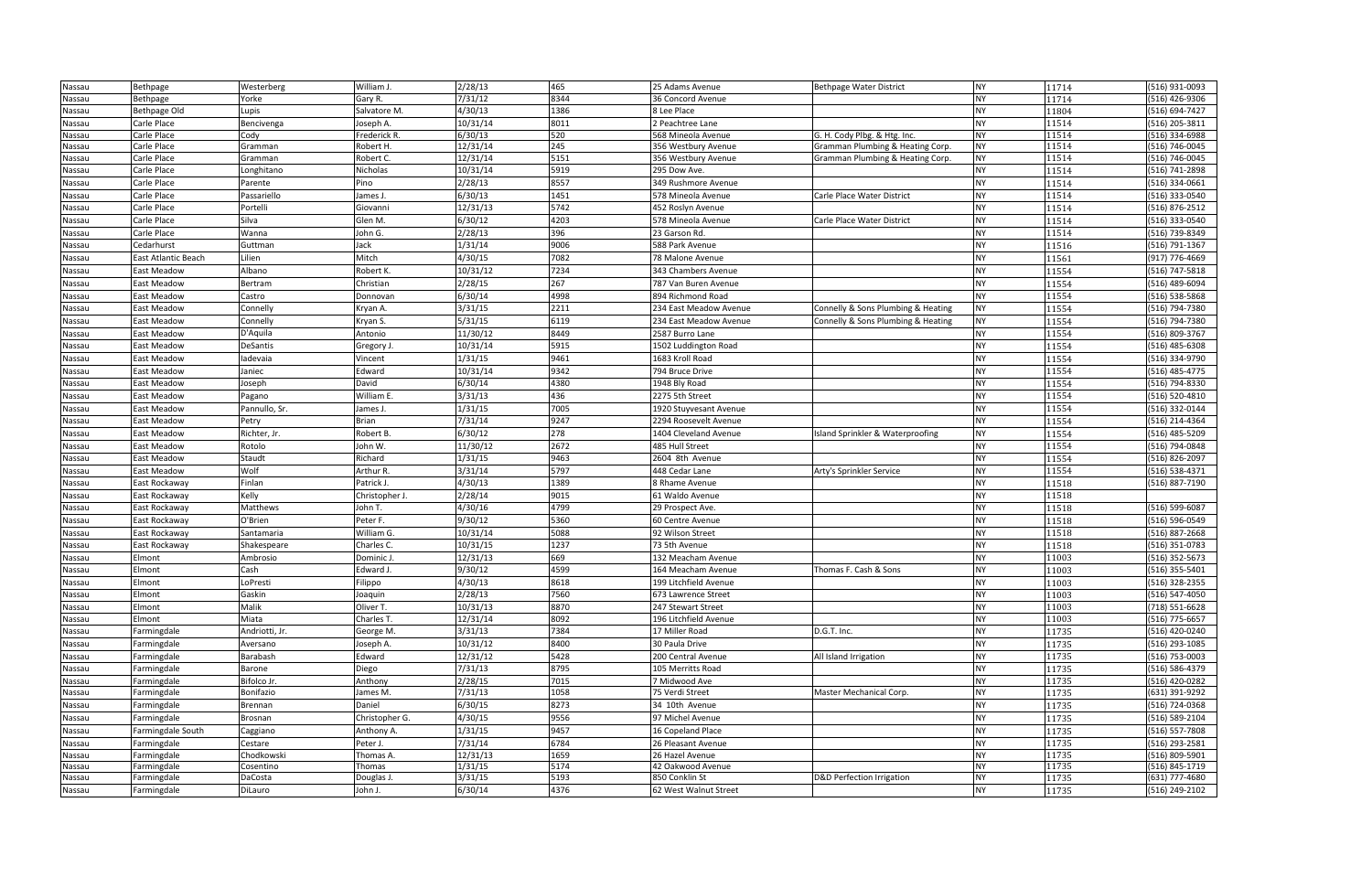| Nassau | Farmingdale        | Dumper       | William C.  | 4/30/13  | 7443 | 183 Cherry Street                  | Aqua Flow Irrigation              | <b>NY</b> | 11735 | (516) 454-0995 |
|--------|--------------------|--------------|-------------|----------|------|------------------------------------|-----------------------------------|-----------|-------|----------------|
| Nassau | Farmingdale        | Engel        | Robert A.   | 6/30/14  | 9160 | 14 Regina Road                     |                                   | <b>NY</b> | 11735 | (516) 586-4334 |
| Nassau | Farmingdale        | Esposito     | Christopher | 3/31/14  | 5772 | 47 Gazza Boulevard                 | Al Esposito Plumbing & Heating    | <b>NY</b> | 11735 | (631) 293-2600 |
| Nassau | Farmingdale South  | Hanson       | Lee M.      | 6/30/13  | 1445 | 68 Vanderwater Street              |                                   | <b>NY</b> | 11735 | (516) 249-6192 |
| Nassau | Farmingdale        | Kunkle       | Paul F.     | 6/30/14  | 9168 | 600 Fulton Street, Unit X1         |                                   | <b>NY</b> | 11735 | (516) 586-3987 |
| Nassau | Farmingdale        | Lehr         | Joseph M.   | 4/30/14  | 9060 | 675 Conklin St                     |                                   | <b>NY</b> | 11735 | (631) 572-4867 |
| Nassau | Farmingdale        | Marcotte     | Daniel J.   | 10/31/12 | 8406 | 5 Damin Drive                      |                                   | <b>NY</b> | 11735 | (516) 582-1338 |
| Nassau | Farmingdale        | Pietromonaco | Mario       | 12/31/15 | 5439 | 961 Fulton Street                  |                                   | <b>NY</b> | 11735 | (516) 865-2816 |
| Nassau | Farmingdale        | Pipitone     | Joseph      | 12/31/13 | 4942 | 111 E. Zuranne Drive               |                                   | <b>NY</b> | 11735 | (516) 249-0842 |
| Nassau | Farmingdale        | Rosenthal    | Stephen     | 2/28/14  | 4957 | 110 Bi-County Boulevard, Suite 126 | Sprinklers Unlimited              | <b>NY</b> | 11735 | (631) 293-0840 |
| Nassau | Farmingdale        | Tripoli      | Phillip A.  | 4/30/14  | 776  | 14 Locust Avenue E                 |                                   | <b>NY</b> | 11735 | (631) 249-1382 |
| Nassau | Farmingdale        | Vigh         | John M.     | 4/30/13  | 2919 | 104 Radcliffe Avenue               | Heads Up Irrigation Inc.          | <b>NY</b> | 11735 | (516) 293-9152 |
| Nassau | <b>Floral Park</b> | Block        | Francis B.  | 3/31/15  | 9474 | 45 Elm Avenue                      |                                   | <b>NY</b> | 11001 | (516) 672-2116 |
| Nassau | <b>Floral Park</b> | Brzoza       | Andrew W.   | 10/31/13 | 6533 | 112 Bellmore St                    |                                   | <b>NY</b> | 11001 | (516) 488-1713 |
| Nassau | <b>Floral Park</b> | Cullen       | John P.     | 8/31/14  | 7933 | 222 Cherry Lane                    |                                   | <b>NY</b> | 11001 | (516) 352-8508 |
| Nassau | <b>Floral Park</b> | DiGrazia     | Sidney      | 12/31/13 | 7686 | 96 Superior Road                   |                                   | <b>NY</b> | 11001 | (516) 352-1611 |
| Nassau | <b>Floral Park</b> | Dodson       | James E.    | 12/31/14 | 9426 | 20 Walnut Avenue                   |                                   | <b>NY</b> | 11001 | (516) 488-4506 |
| Nassau | <b>Floral Park</b> | Jordan       | Scott       | 12/31/13 | 8987 | 84-05 264th Street                 |                                   | <b>NY</b> | 11001 | (516) 238-8525 |
| Nassau | <b>Floral Park</b> | Mansfield    | Thomas J.   | 4/30/13  | 4798 | 76 West Poplar St.                 |                                   | <b>NY</b> | 11001 | (516) 352-5875 |
| Nassau | <b>Floral Park</b> | MiLoscia     | Paul        | 8/31/14  | 4463 | 58 South Tyson Avenue              | Water Authority of Western Nassau | <b>NY</b> | 11001 | (516) 327-4063 |
| Nassau | <b>Floral Park</b> | Ragusa       | Joseph J.   | 4/30/13  | 8625 | 94-31 226th Street                 |                                   | <b>NY</b> | 11001 | (516) 216-5509 |
| Nassau | <b>Floral Park</b> | Tangredi     | James F.    | 1/31/13  | 8547 | 19 Revere Drive West               |                                   | <b>NY</b> | 11001 | (516) 354-3670 |
| Nassau | Franklin Square    | Andrasick    | Richard A.  | 9/30/14  | 6839 | 245 Cleveland Street               |                                   | <b>NY</b> | 11010 | (516) 225-5828 |
| Nassau | Franklin Square    | Bivone       | Thomas I.   | 6/30/14  | 4374 | PO Box 88                          |                                   | <b>NY</b> | 11010 | (516) 523-3523 |
| Nassau | Franklin Square    | Campagna     | Vincenzo    | 12/31/13 | 8960 | 127 Grange Street                  |                                   | <b>NY</b> | 11010 | (516) 481-9451 |
| Nassau | Franklin Square    | Caruso       | Salvatore   | 3/31/14  | 6690 | 686 Adonia Street                  |                                   | <b>NY</b> | 11010 | (516) 564-4428 |
| Nassau | Franklin Square    | Colombo      | Andrew J.   | 5/31/14  | 1787 | 1052 Third Avenue                  |                                   | <b>NY</b> | 11010 | (516) 437-8207 |
| Nassau | Franklin Square    | D'Andrea     | Michael A.  | 2/28/13  | 6336 | 890 Tyler Street                   |                                   | <b>NY</b> | 11010 | (516) 326-9302 |
| Nassau | Franklin Square    | Dipasquale   | Gaetano     | 4/30/15  | 9558 | 426 Robert Avenue                  |                                   | <b>NY</b> | 11010 | (516) 538-0275 |
| Nassau | Franklin Square    | Falco        | Leonard     | 3/31/14  | 72   | 802 Franklin Place                 |                                   | <b>NY</b> | 11010 | (516) 565-5163 |
| Nassau | Franklin Square    | Geiger       | Anthony P.  | 10/31/13 | 6534 | 29 Ribbon St.                      |                                   | <b>NY</b> | 11010 | (516) 485-1186 |
| Nassau | Franklin Square    | Gisonda      | Michael     | 3/31/15  | 6031 | 785 3rd Avenue                     |                                   | <b>NY</b> | 11010 | (516) 354-5965 |
| Nassau | Franklin Square    | Kennedy      | James D.    | 10/31/12 | 7241 | 881 Benris Avenue                  |                                   | <b>NY</b> | 11010 | (516) 437-1232 |
| Nassau | Franklin Square    | Lynch        | Joseph R.   | 4/30/15  | 9565 | 887 VanBuren Avenue                |                                   | <b>NY</b> | 11010 | (516) 354-4917 |
| Nassau | Franklin Square    | Minarik      | Joseph L.   | 5/31/14  | 3568 | 204 Harrison Avenue                |                                   | <b>NY</b> | 11010 | (516) 352-1450 |
| Nassau | Franklin Square    | Montemarano  | Gary J.     | 2/28/16  | 8593 | 1010 Windermere Road               |                                   | <b>NY</b> | 11010 | (516) 385-6303 |
| Nassau | Franklin Square    | O'Connell    | Kevin J.    | 7/31/14  | 6808 | 26 Poppy Avenue                    |                                   | <b>NY</b> | 11010 | (516) 214-6888 |
| Nassau | Franklin Square    | O'Donnell    | Joseph W.   | 11/30/12 | 8448 | 48 Catherine Avenue                |                                   | <b>NY</b> | 11010 | (516) 270-2402 |
| Nassau | Franklin Square    | Parente      | Adriano     | 11/30/12 | 8435 | 811 Forte Blvd.                    |                                   | <b>NY</b> | 11010 | (516) 539-2252 |
| Nassau | Franklin Square    | Pugliese     | Ralph D.    | 5/31/14  | 853  | 101 Madison Avenue                 |                                   | <b>NY</b> | 11010 | (516) 354-6673 |
| Nassau | Franklin Square    | Saboni       | Aviv        | 12/31/13 | 7667 | 303 Kalb Avenue                    |                                   | <b>NY</b> | 11010 | (516) 270-2354 |
| Nassau | Franklin Square    | Trocchia     | Mario R.    | 7/31/14  | 5785 | 1003 Maple Drive                   |                                   | <b>NY</b> | 11010 | (516) 775-7906 |
| Nassau | Franklin Square    | Vitulli      | Victor      | 8/31/14  | 9291 | 52 Common Wealth Street            |                                   | <b>NY</b> | 11010 | (516) 270-2163 |
| Nassau | Freeport           | Baez         | Dionicio    | 10/31/14 | 9355 | 145 Randall Avenue - Apt. 5        |                                   | <b>NY</b> | 11520 | (516) 543-5261 |
| Nassau | Freeport           | Bodden       | Lynda M.    | 4/30/14  | 745  | 150 East Avenue                    |                                   | <b>NY</b> | 11520 | (516) 867-2292 |
| Nassau | Freeport           | Fischer      | Jacques A.  | 3/31/14  | 6691 | 155 Sportsmans Ave                 |                                   | <b>NY</b> | 11520 | (516) 476-4421 |
| Nassau | Freeport           | Flood        | Philip M.   | 12/31/14 | 3959 | 257 Miller Avenue                  |                                   | <b>NY</b> | 11520 | (516) 867-0501 |
| Nassau | Freeport           | Gay          | Corey G.    | 7/31/13  | 7542 | 38 High Place                      |                                   | <b>NY</b> | 11520 | (516) 223-1054 |
| Nassau | Freeport           | Huemmer      | Peter F.    | 10/31/12 | 7239 | 150 East Avenue                    |                                   | <b>NY</b> | 11520 | (516) 867-2292 |
| Nassau | Freeport           | Karp         | David       | 10/31/12 | 8404 | 469 Southside Avenue               |                                   | <b>NY</b> | 11520 | (516) 546-4355 |
| Nassau | Freeport           | Nuzzi        | Jack J.     | 7/31/15  | 1050 | 34 Bedell St.                      |                                   | <b>NY</b> | 11520 | (516) 377-8311 |
| Nassau | Freeport           | Krupka       | Jeffrey S.  | 4/30/14  | 787  | 37 Commercial Street               | A & I Mechanical Services, Inc.   | <b>NY</b> | 11520 | (516) 868-8600 |
| Nassau | Freeport           | Lugo         | Lenny       | 2/28/13  | 8591 | 320 South Brookside Avenue         |                                   | <b>NY</b> | 11520 | (516) 313-9474 |
| Nassau | Freeport           | Rodriguez    | Orlando     | 6/30/13  | 8714 | 61 Rosedale Avenue                 |                                   | <b>NY</b> | 11520 | (516) 698-1280 |
| Nassau | Freeport           | Shaw         | James V.    | 12/31/12 | 8482 | 863 S. Longbeach Avenue            |                                   | <b>NY</b> | 11520 | (718) 938-4200 |
| Nassau | Freeport           | Volpe        | Robert C.   | 12/31/14 | 5161 | 105 South Bay Avenue               |                                   | <b>NY</b> | 11520 | (516) 378-5858 |
| Nassau | Garden City        | Abballe      | Bruno       | 1/31/14  | 6660 | 65 Russell Road                    |                                   | <b>NY</b> | 11530 | (516) 747-0306 |

| 11735          | (516) 454-0995                   |
|----------------|----------------------------------|
| 11735          | (516) 586-4334                   |
| 11735          | (631) 293-2600                   |
| 11735          | $(516)$ 249-6192                 |
| 11735          | (516) 586-3987                   |
| 11735          | (631) 572-4867                   |
| 11735          | (516) 582-1338                   |
| 11735          | (516) 865-2816                   |
| 11735          | (516) 249-0842                   |
| 11735          | (631) 293-0840                   |
| 11735          | (631) 249-1382                   |
| 11735          | (516) 293-9152                   |
| 11001          | (516) 672-2116                   |
| 11001          | (516) 488-1713                   |
| 11001          | (516) 352-8508                   |
| 11001          | $(516)$ 352-1611                 |
| 11001          | (516) 488-4506                   |
| 11001          | (516) 238-8525                   |
| 11001          | (516) 352-5875                   |
| 11001          | (516) 327-4063                   |
| 11001          | (516) 216-5509                   |
| 11001          | (516) 354-3670                   |
| 11010          | (516) 225-5828                   |
| 11010          | (516) 523-3523                   |
| 11010          | (516) 481-9451                   |
| 11010          | (516) 564-4428                   |
| 11010          | (516) 437-8207                   |
| 11010          | (516) 326-9302                   |
| 11010          | (516) 538-0275                   |
| 11010          | (516) 565-5163                   |
| 11010          | (516) 485-1186                   |
| 11010          | (516) 354-5965                   |
| 11010          | (516) 437-1232                   |
| 11010          | (516) 354-4917                   |
| 11010          | $(516)$ 352-1450                 |
| 11010          | (516) 385-6303                   |
| 11010          | (516) 214-6888                   |
| 11010          | (516) 270-2402                   |
| 11010          | (516) 539-2252                   |
| 11010          | (516) 354-6673                   |
| 11010          | (516) 270-2354                   |
| 11010          | (516) 775-7906                   |
| 11010          | (516) 270-2163                   |
| 11520          | (516) 543-5261                   |
| 11520          | (516) 867-2292                   |
| 11520          | (516) 476-4421                   |
| 11520          | (516) 867-0501                   |
| 11520          | (516) 223-1054<br>(516) 867-2292 |
| 11520          |                                  |
| 11520<br>11520 | (516) 546-4355<br>(516) 377-8311 |
| 11520          | (516) 868-8600                   |
| 11520          | (516) 313-9474                   |
| 11520          | (516) 698-1280                   |
| 11520          | (718) 938-4200                   |
| 11520          | (516) 378-5858                   |
| 11530          | (516) 747-0306                   |
|                |                                  |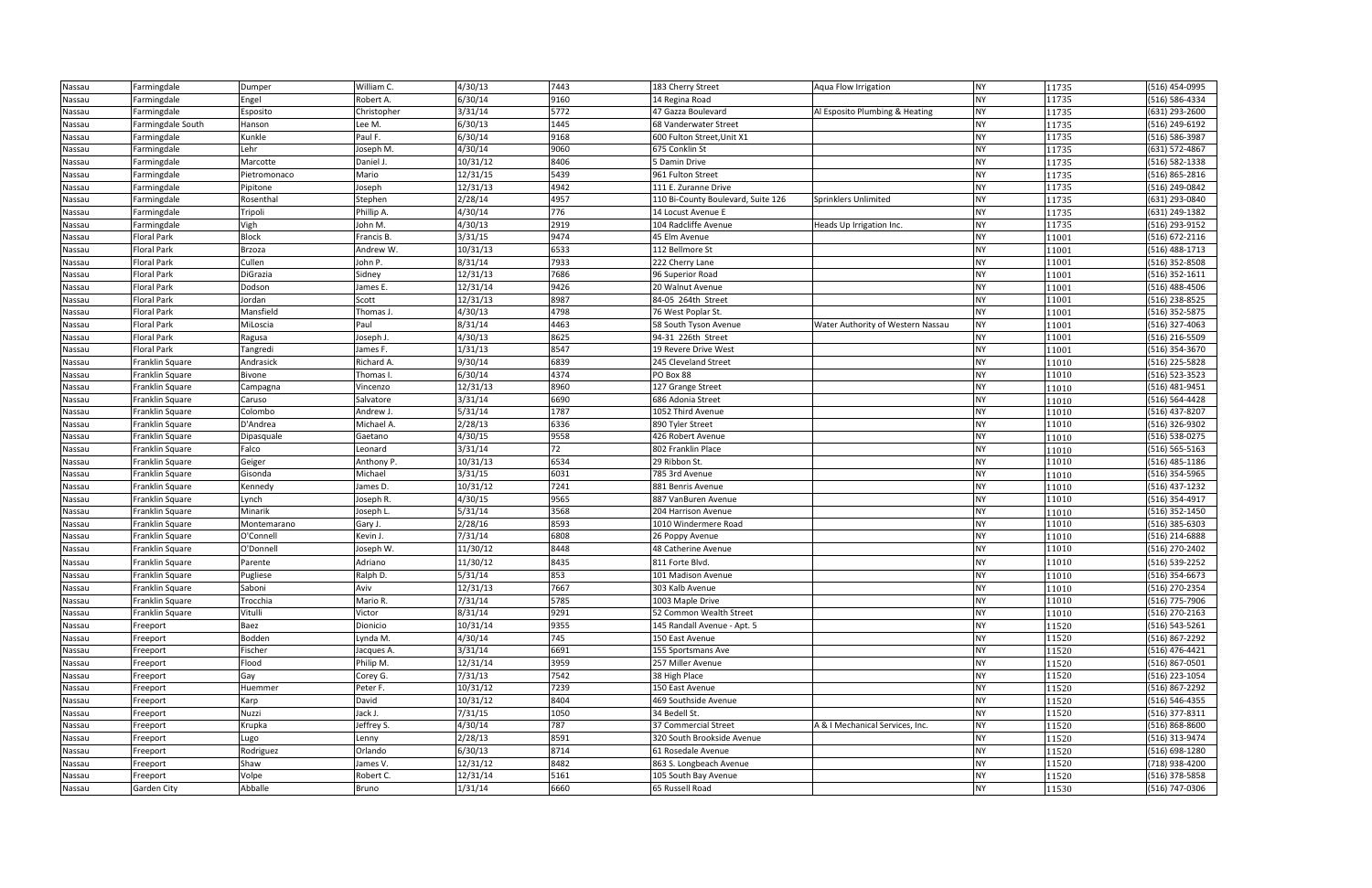| Nassau | <b>Garden City</b>      | Angelo        | Angelo      | 10/31/12 | 2574 | 115 Brixton Road             |                                     | <b>NY</b> | 11530 | (516) 746-4224 |
|--------|-------------------------|---------------|-------------|----------|------|------------------------------|-------------------------------------|-----------|-------|----------------|
| Nassau | Garden City             | <b>Bucolo</b> | Angelo      | 2/28/14  | 4951 | 215 Wellington Road          |                                     | <b>NY</b> | 11530 | (516) 354-8007 |
| Nassau | Garden City             | Favuzza       | Jason       | 2/28/13  | 8585 | 40 Fernwood Terrace          |                                     | <b>NY</b> | 11530 | (516) 965-1450 |
| Nassau | Garden City             | Graves        | Frank L.    | 6/30/12  | 300  | 141 Garden Street            |                                     | <b>NY</b> | 11530 | (516) 248-0198 |
| Nassau | Garden City             | Hadden        | Jonathan M. | 10/31/14 | 7982 | 6 Emmet Place                |                                     | <b>NY</b> | 11530 | (516) 232-2336 |
| Nassau | Garden City             | lamascia      | Joseph P.   | 12/31/13 | 6632 | 114 Hilton Ave               |                                     | <b>NY</b> | 11530 | (516) 741-6384 |
| Nassau | Garden City             | Jamascia      | John A.     | 4/30/14  | 9059 | 114 Hilton Ave.              |                                     | <b>NY</b> | 11530 | (516) 741-6384 |
| Nassau | Garden City             | McVey         | Michael     | 4/30/15  | 6049 | 70 Roosevelt Street          |                                     | <b>NY</b> | 11530 | (516) 488-5575 |
| Nassau | Garden City             | Welch         | Robert F.   | 10/31/13 | 8889 | 82 Harrison Street           |                                     | <b>NY</b> | 11530 | (516) 578-4668 |
| Nassau | Garden City Park        | Amaya         | Adan A.     | 8/31/13  | 5638 | 10 Tulip Place               | Frank Graves Irrigation Inc.        | <b>NY</b> | 11040 | (800) 540-4338 |
| Nassau | Garden City Park        | Ericsson      | Gary M.     | 6/30/14  | 3606 | 10 Tulip Place               | Frank Graves Irrigation Inc.        | <b>NY</b> | 11040 | (516) 248-1788 |
| Nassau | Garden City Park        | Hare          | Robert D.   | 3/31/15  | 6027 | 10 Tulip Place               | Frank Graves Irrigation Inc.        | <b>NY</b> | 11040 | (516) 248-1788 |
| Nassau | Garden City Park        | Krumholz      | Paul F.     | 6/30/14  | 4382 | 100 County Courthouse Road   |                                     | <b>NY</b> | 11040 | (516) 877-7009 |
| Nassau | Garden City Park        | Krumholz      | Ronald J.   | 3/31/14  | 118  | 56 Madison Avenue            |                                     | <b>NY</b> | 11040 | (516) 248-4909 |
| Nassau | Garden City Park        | Miraglia      | Michael E.  | 1/31/14  | 5753 | 10 Tulip Place               | Frank Graves Irrigation             | <b>NY</b> | 11040 | (516) 248-1788 |
| Nassau | Garden City Park        | Patti         | Philip D.   | 12/31/13 | 7692 | 141 Herricks Road            | Dom's Landscaping                   | <b>NY</b> | 11040 | (516) 488-6653 |
| Nassau | Garden City Park        | Snell         | Robert      | 7/31/14  | 9249 | 37 Second Street             |                                     | <b>NY</b> | 11040 | (516) 351-5623 |
| Nassau | <b>Garden City Park</b> | Zith          | Daniel J.   | 7/31/13  | 7552 | 89 Madison Avenue            |                                     | <b>NY</b> | 11040 | (516) 248-6341 |
| Nassau | Glen Cove               | Basilioin     | John S.     | 10/31/13 | 7608 | 4 Ridge Road                 |                                     | <b>NY</b> | 11542 | (607) 738-0139 |
| Nassau | Glen Cove               | Beauzile      | Martial L.  | 1/31/15  | 9456 | 160 Forest Avenue            |                                     | <b>NY</b> | 11542 | (516) 238-7219 |
| Nassau | Glen Cove               | DeRosa        | Frank A.    | 12/31/12 | 8486 | 65 Willets Road              |                                     | <b>NY</b> | 11542 | (516) 676-3412 |
| Nassau | Glen Cove               | Gecsedi       | Richard P.  | 6/30/14  | 9163 | 106 Highland Road            |                                     | <b>NY</b> | 11542 | (516) 277-1360 |
| Nassau | Glen Cove               | Grennan       | James P.    | 12/31/14 | 5163 | 14 Robert Road               | Grennan Irrigation, Inc.            | <b>NY</b> | 11542 | (516) 674-4672 |
| Nassau | Glen Cove               | Hicks         | Jonathan    | 12/31/13 | 4853 | 100 Morris Ave.              | Severn Trent Environmental Services | <b>NY</b> | 11542 | (516) 674-6032 |
| Nassau | Glen Cove               | Kudlek        | Robert H.   | 9/30/14  | 6846 | 31 Brewster Street - Apt. 7E |                                     | <b>NY</b> | 11542 | (516) 852-0023 |
| Nassau | Glen Cove               | MacMenamie    | Michael J.  | 12/31/13 | 2225 | 12 Hickory Lane              |                                     | <b>NY</b> | 11542 | (516) 759-0621 |
| Nassau | Glen Cove               | Macnow        | Donald H.   | 10/31/12 | 1229 | 13 Hitching Post Lane        | Lawn Technology Co.                 | <b>NY</b> | 11542 | (516) 759-9275 |
| Nassau | Glen Cove               | Macnow        | Scott D.    | 2/28/13  | 6346 | 13 Hitching Post Lane        | Lawn Technology Co.                 | <b>NY</b> | 11542 | (516) 671-0904 |
| Nassau | Glen Cove               | Martino       | Michael J.  | 9/30/16  | 1079 | 19 Sands Road                |                                     | <b>NY</b> | 11542 | (516) 759-5693 |
| Nassau | Glen Cove               | Miller        | Arthur J.   | 3/31/13  | 458  | 61 Hendrick Avenue           |                                     | <b>NY</b> | 11542 | (516) 676-7206 |
| Nassau | Glen Cove               | Rodriguez     | Richard     | 8/31/13  | 6528 | 7 Eldridge Place             |                                     | <b>NY</b> | 11542 | (516) 759-2749 |
| Nassau | Glen Cove               | Sicuranza     | Anthony     | 6/30/13  | 6501 | 4 East Ave.                  |                                     | <b>NY</b> | 11542 | (516) 759-0259 |
| Nassau | <b>Glen Head</b>        | <b>Brala</b>  | John D.     | 11/30/15 | 717  | 11 Hillside Avenue           |                                     | <b>NY</b> | 11545 | (516) 759-5247 |
| Nassau | Glen Head               | Lee           | Yeon C.     | 6/30/15  | 1341 | 5 Norden Drive               |                                     | <b>NY</b> | 11542 | (516) 801-3226 |
| Nassau | Glen Head               | Lynch         | lan P.      | 7/31/12  | 7220 | P.O. Box 256, 2 Ashley Place | PE Jones Company, Inc.              | <b>NY</b> | 11545 |                |
| Nassau | Glen Head               | Lynch         | Shaun P.    | 12/31/13 | 6635 | <b>PO Box 256</b>            | PE Jones Company, Inc.              | <b>NY</b> | 11545 | (516) 671-3536 |
| Nassau | Glen Head               | Weber         | William L.  | 5/31/14  | 4989 | 15 Garfield Avenue           |                                     | <b>NY</b> | 11545 | (516) 562-2449 |
| Nassau | <b>Great Neck</b>       | Cole          | Roy S.      | 3/31/14  | 5788 | 170 East Shore Road          | Manhassett Lakeville Water District | <b>NY</b> | 11023 | (516) 466-4413 |
| Nassau | <b>Great Neck</b>       | Curley        | Eileen M.   | 2/28/13  | 866  | 63 Van Nostrand Avenue       |                                     | <b>NY</b> | 11024 | (516) 466-0916 |
| Nassau | <b>Great Neck</b>       | DiTusa        | Robert J.   | 3/31/14  | 651  | 12 Welwyn Road               | Ben Dinkin Inc. Plumbing & Heating  | <b>NY</b> | 11024 | (516) 482-1554 |
| Nassau | <b>Great Neck</b>       | Motchkavitz   | George P.   | 9/30/13  | 1081 | 8 Elm Place                  |                                     | <b>NY</b> | 11024 | (516) 466-5747 |
| Nassau | <b>Great Neck</b>       | Tavella       | Vincent     | 6/30/12  | 5346 | 25 Robbins Lane              |                                     | <b>NY</b> | 11024 | (516) 487-0831 |
| Nassau | Greenvale               | Stepinowski   | Joseph E.   | 6/30/13  | 538  | 1 Elm Street                 |                                     | <b>NY</b> | 11024 | (516) 621-2671 |
| Nassau | Hempstead               | Cajamarca     | Carlos A.   | 7/31/14  | 6815 | 333 Baldwin Road             | <b>Automatic Irrigation Design</b>  | <b>NY</b> | 11550 | (516) 486-7500 |
| Nassau | Hempstead               | Carr          | Shawn       | 5/31/14  | 9109 | 84 Miburn Avenue             |                                     | <b>NY</b> | 11550 | (516) 833-7259 |
| Nassau | Hempstead               | Cortez        | Elman A.    | 6/30/14  | 9189 | 17 McDonald Street           |                                     | <b>NY</b> | 11550 | (516) 476-0979 |
| Nassau | Hempstead               | Giardino      | Steve P.    | 12/31/12 | 7299 | 39 New Court                 |                                     | <b>NY</b> | 11550 | (516) 292-9374 |
| Nassau | Hempstead               | Hernandez     | Jose G.     | 3/31/13  | 5479 | 333 Baldwin Road             | Automatic Irrigation Design         | <b>NY</b> | 11550 | (516) 486-7500 |
| Nassau | Hempstead               | Magee         | Corey       | 11/30/13 | 3278 | 256 Jerusalem Avenue         | Magee Brothers, Inc.                | <b>NY</b> | 11550 | (516) 483-0400 |
| Nassau | <b>Hempstead South</b>  | Kirby         | Kevin J.    | 8/31/13  | 8833 | 329 Oak Street               |                                     | <b>NY</b> | 11550 | (516) 385-3197 |
| Nassau | Hempstead South         | Spinelli      | Matthew C.  | 5/31/13  | 7480 | 340 Oak Street               |                                     | <b>NY</b> | 11550 | (516) 608-0143 |
| Nassau | <b>Hempstead West</b>   | Barbarito     | Joseph P.   | 12/31/12 | 2732 | 18 Rhoda St.                 |                                     | <b>NY</b> | 11552 | (516) 481-9084 |
| Nassau | <b>Hempstead West</b>   | Blitstein     | Michael     | 3/31/15  | 9483 | 460 Susan Court              |                                     | <b>NY</b> | 11552 | (516) 538-9883 |
| Nassau | <b>Hempstead West</b>   | Cardinale     | Frank       | 5/31/15  | 1108 | 194 Guildford Court          |                                     | <b>NY</b> | 11552 | (516) 483-6594 |
| Nassau | <b>Hempstead West</b>   | Carrol        | Vance       | 12/31/13 | 6627 | 2 Carol Street               |                                     | <b>NY</b> | 11552 | (516) 439-8744 |
| Nassau | <b>Hempstead West</b>   | Combe         | Jason A.    | 3/31/14  | 7790 | 77 Mayfair Avenue            |                                     | <b>NY</b> | 11552 | (516) 750-5352 |
| Nassau | <b>Hempstead West</b>   | Greco         | Joseph A.   | 12/31/14 | 9427 | 443 Dunster Drive            |                                     | <b>NY</b> | 11552 | (516) 538-2729 |

| 11530          | (516) 746-4224                   |
|----------------|----------------------------------|
| 11530          | (516) 354-8007                   |
| 11530          | (516) 965-1450                   |
| 11530          | (516) 248-0198                   |
| 11530          | (516) 232-2336                   |
| 11530          | (516) 741-6384                   |
| 11530          | (516) 741-6384                   |
| 11530          | (516) 488-5575                   |
| 11530          | $(516) 578 - 4668$               |
| 11040          | (800) 540-4338                   |
| 11040          | (516) 248-1788                   |
| 11040          | (516) 248-1788                   |
| 11040          | (516) 877-7009                   |
| 11040          | (516) 248-4909                   |
| 11040          | (516) 248-1788                   |
| 11040          | $(516)$ 488-6653                 |
| 11040          | $(516)$ 351-5623                 |
| 11040          | (516) 248-6341                   |
| 11542          | (607) 738-0139                   |
| 11542          | (516) 238-7219                   |
| 11542          | (516) 676-3412                   |
| 11542          | (516) 277-1360                   |
| 11542          | (516) 674-4672                   |
| 11542          | (516) 674-6032                   |
| 11542          | (516) 852-0023                   |
| 11542          | (516) 759-0621                   |
| 11542          | (516) 759-9275                   |
| 11542          | (516) 671-0904                   |
| 11542          | (516) 759-5693                   |
| 11542          | (516) 676-7206                   |
| 11542          | (516) 759-2749                   |
| 11542          | (516) 759-0259                   |
| 11545          | (516) 759-5247                   |
| 11542          | (516) 801-3226                   |
| 11545          |                                  |
| 11545          | (516) 671-3536                   |
| 11545          | (516) 562-2449                   |
| 11023          | (516) 466-4413                   |
| 11024          | (516) 466-0916                   |
| 11024          | (516) 482-1554                   |
| 11024          | (516) 466-5747                   |
| 11024          | (516) 487-0831                   |
| 11024          | (516) 621-2671                   |
| 11550<br>11550 | (516) 486-7500<br>(516) 833-7259 |
| 11550          | (516) 476-0979                   |
| 11550          | (516) 292-9374                   |
| 11550          | (516) 486-7500                   |
| 11550          | (516) 483-0400                   |
| 11550          | (516) 385-3197                   |
| 11550          | (516) 608-0143                   |
| 11552          | (516) 481-9084                   |
| 11552          | (516) 538-9883                   |
| 11552          | (516) 483-6594                   |
| 11552          | (516) 439-8744                   |
| 11552          | (516) 750-5352                   |
| 11552          | (516) 538-2729                   |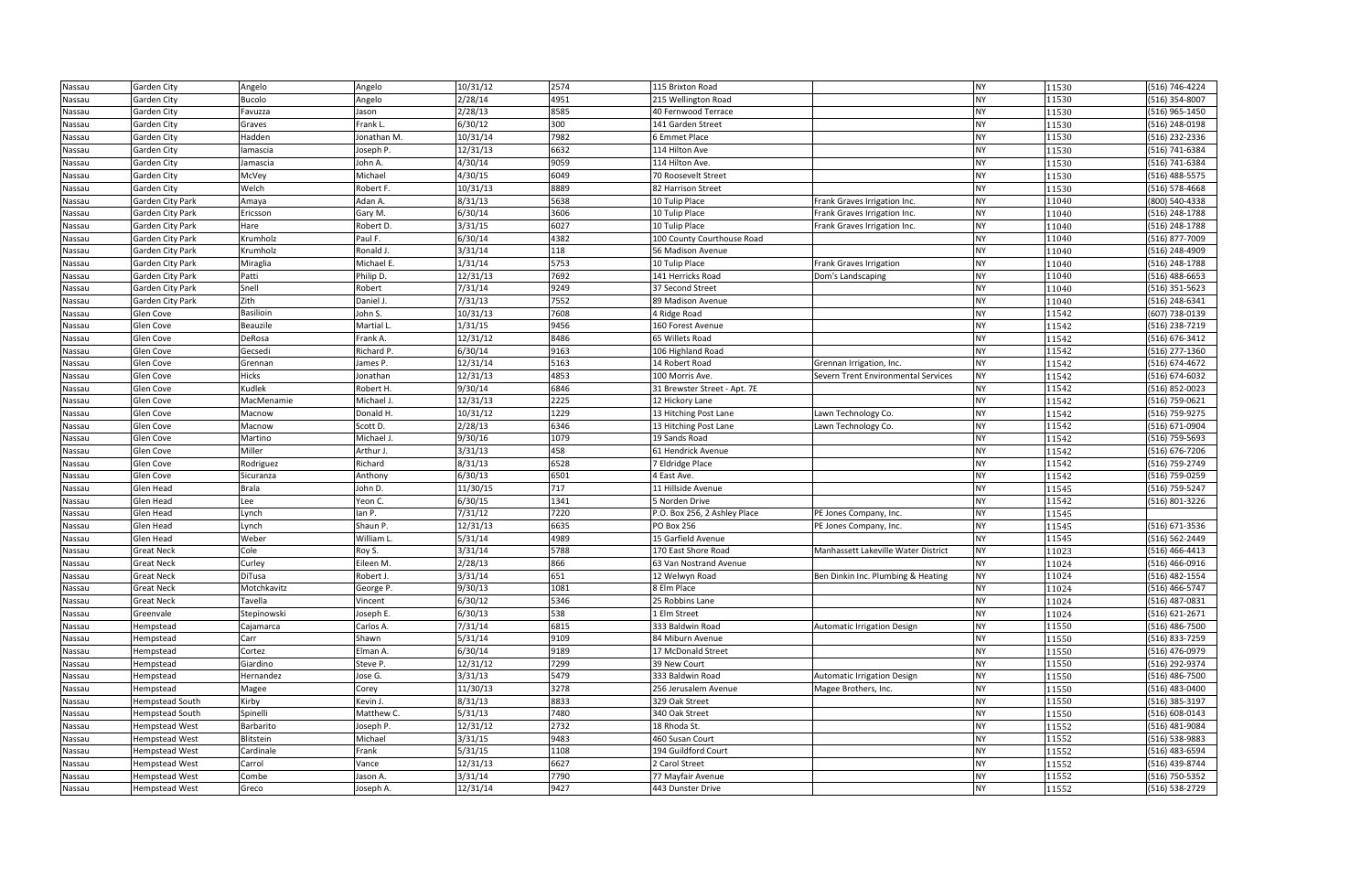| Nassau | <b>Hempstead West</b> | Hahnan       | Nicholas C.    | 3/31/15  | 9478 | 440 Adams Avenue         |                                             | <b>NY</b> | 11552 | (516) 538-2454 |
|--------|-----------------------|--------------|----------------|----------|------|--------------------------|---------------------------------------------|-----------|-------|----------------|
| Nassau | Hempstead West        | Koprivnik    | Steven M.      | 2/28/13  | 8564 | 130 Sycamore Street      |                                             | <b>NY</b> | 11552 | (516) 384-9125 |
| Nassau | <b>Hempstead West</b> | Mullane      | Kenneth J.     | 3/31/13  | 459  | 107 Walnut Street        |                                             | <b>NY</b> | 11552 | (516) 486-5482 |
| Nassau | <b>Hempstead West</b> | Schreiber    | Alfred J.      | 4/30/14  | 773  | 198 Oak Street           |                                             | <b>NY</b> | 11552 | (516) 486-3257 |
| Nassau | <b>Hempstead West</b> | Tufarella    | Michael A.     | 6/30/13  | 8751 | 572 Holt Street          |                                             | <b>NY</b> | 11552 | (646) 996-0673 |
| Nassau | Hewlett               | Maia         | Filipe         | 8/31/13  | 8834 | 18 Herkimer Avenue       |                                             | <b>NY</b> | 11557 | (347) 992-6698 |
| Nassau | Hewlett               | Schmidt      | Joseph         | 8/31/13  | 5646 | 1769 Broadway            |                                             | <b>NY</b> | 11557 | (516) 596-0856 |
| Nassau | Hewlett               | Tedesco      | Adam S.        | 4/30/15  | 9570 | 164 Pebble Lane          |                                             | <b>NY</b> | 11557 | (516) 661-6219 |
| Nassau | Hicksville            | Altman       | Eric S.        | 6/30/14  | 4997 | 15 Franklin Street       |                                             | <b>NY</b> | 11801 | (516) 942-7706 |
| Nassau | Hicksville            | Bitis        | Dimitrios      | 8/31/13  | 6529 | 241 Dartmouth Drive      |                                             | <b>NY</b> | 11801 | (516) 822-6467 |
| Nassau | Hicksville            | Botto        | Hunter R.      | 10/31/15 | 375  | 128 Woodbury Road        | Botto Bros. Plumbing/Heating                | <b>NY</b> | 11801 | (516) 935-2900 |
| Nassau | Hicksville            | <b>Braun</b> | Robert         | 6/30/14  | 4375 | 17 Richard Street        |                                             | <b>NY</b> | 11801 | (516) 935-4919 |
| Nassau | Hicksville            | Donnelly     | Dan B.         | 8/31/14  | 9281 | 198 Nevada Street        |                                             | <b>NY</b> | 11801 | (516) 933-7750 |
| Nassau | Hicksville            | Fiore        | James A.       | 6/30/12  | 4377 | 79 Underhill Avenue      |                                             | <b>NY</b> | 11801 | (516) 433-9765 |
| Nassau | Hicksville            | Kaszuba      | Danielle M.    | 8/31/13  | 5644 | 67 14th Street           |                                             | <b>NY</b> | 11801 | (516) 938-2919 |
| Nassau | Hicksville            | Kaszuba      | Kevin C.       | 3/31/14  | 1749 | 67 14th Street           |                                             | <b>NY</b> | 11801 | (516) 938-2919 |
| Nassau | Hicksville            | Kircheim     | Christopher    | 6/30/14  | 9166 | 59 Kuhl Ave              |                                             | <b>NY</b> | 11801 | (516) 681-0463 |
| Nassau | Hicksville            | Maestas      | Elizer         | 6/30/12  | 6783 | 12 Glow Lane             |                                             | <b>NY</b> | 11801 | (516) 938-5660 |
| Nassau | Hicksville            | Marvelli     | Christopher    | 2/28/15  | 8160 | 48 Crescent Street       |                                             | <b>NY</b> | 11801 | (516) 642-9197 |
| Nassau | Hicksville            | Mattera      | Jeffrey A.     | 3/31/15  | 2226 | 91 Jerusalem Avenue      | The Sprinkler Company                       | <b>NY</b> | 11801 | (516) 933-9780 |
| Nassau | Hicksville            | McMaho       | Kevin G.       | 10/31/13 | 1569 | 327 West Nicholai Street |                                             | <b>NY</b> | 11801 | (516) 939-6159 |
| Nassau | Hicksville            | Musella Jr.  | Frank J.       | 10/31/14 | 912  | 30 Twin Lawns Avenue     |                                             | <b>NY</b> | 11801 | (516) 938-6528 |
| Nassau | Hicksville            | Pedota       | Robert J.      | 6/30/13  | 8737 | 227 Princess Street      |                                             | <b>NY</b> | 11801 | (516) 681-6638 |
| Nassau | Hicksville            | Patrowicz    | Vincent N.     | 1/31/15  | 9462 | 27 Croyden Lane          |                                             | <b>NY</b> | 11801 | (516) 681-1504 |
| Nassau | Hicksville            | Quinn        | Peter J.       | 2/28/13  | 6330 | 53 Ketcham Road          |                                             | <b>NY</b> | 11801 | (917) 295-1182 |
| Nassau | Hicksville            | Scialli      | Vincent        | 10/31/12 | 6233 | 130 Stewart Avenue       |                                             | <b>NY</b> | 11801 | (516) 334-6701 |
| Nassau | Hicksville            | Tjortjoglou  | George         | 12/31/12 | 5443 | 2 Bond Lane              |                                             | <b>NY</b> | 11801 | (516) 390-7015 |
| Nassau | Hicksville            | Verde        | Anthony        | 3/31/13  | 5492 | 83 Gardner Avenue        |                                             | <b>NY</b> | 11801 | (516) 937-3962 |
| Nassau | Hicksville            | Watterson    | Robert F.      | 8/31/14  | 103  | 206 1st Street           |                                             | <b>NY</b> | 11801 | (516) 681-5374 |
| Nassau | Hicksville            | Wickwar      | Richard D.     | 6/30/12  | 7155 | 541 South Broadway       | Long Island Plumbing Authority Inc.         | <b>NY</b> | 11801 | (516) 942-5700 |
| Nassau | Hicksville            | Zouros       | Harry P.       | 7/31/13  | 7553 | 121 Vincent Road         |                                             | <b>NY</b> | 11801 | (516) 935-5753 |
| Nassau | Inwood                | Cerullo      | Lawrence       | 1/31/14  | 5752 | 130 Wahl Avenue          | LJ Cerullo Inc.                             | <b>NY</b> | 11096 | (516) 239-4308 |
| Nassau | Inwood                | Draga        | James J.       | 12/31/14 | 6985 | 97 Wahl Ave              |                                             | <b>NY</b> | 11096 | (516) 380-0575 |
| Nassau | Inwood                | Rizzo        | Allen A.       | 8/31/13  | 492  | 101 Roger Avenue         | Green Turf Irrigation Co., Inc.             | <b>NY</b> | 11096 | (516) 239-3434 |
| Nassau | <b>Island Park</b>    | Herbert, III | John J.        | 12/31/12 | 7300 | 25 Beach Walk            |                                             | <b>NY</b> | 11558 | (516) 557-6211 |
| Nassau | <b>Island Park</b>    | Leis         | Vincent A.     | 6/30/14  | 758  | 16 Kildare Rd.           |                                             | <b>NY</b> | 11558 | (516) 889-2217 |
| Nassau | <b>Island Park</b>    | Santacroce   | Joseph J.      | 8/31/14  | 4457 | 1058 Traymore Blvd.      |                                             | <b>NY</b> | 11558 | (516) 608-0839 |
| Nassau | <b>Island Park</b>    | Santoro, Jr. | Richard A.     | 6/30/13  | 8738 | 711 Railroad Place       | Always Reliable Plumbing & Heating Corp. NY |           | 11558 | (516) 358-2140 |
| Nassau | <b>Island Park</b>    | Snow         | Peter B.       | 5/31/13  | 4812 | 199 Nassau Lane          |                                             | NY        | 11558 | (516) 889-1922 |
| Nassau | <b>Island Park</b>    | Strouse      | Stephen        | 6/30/13  | 7481 | 46 Alabama Avenue        | <b>AWS Mechanical</b>                       | <b>NY</b> | 11558 | (516) 889-1900 |
| Nassau | Jericho               | Calisto      | Michael        | 10/31/13 | 8879 | 562 Parkside Drive       |                                             | <b>NY</b> | 11753 | (516) 681-3760 |
| Nassau | Jericho               | Dobler       | Frederick R.   | 10/31/12 | 7257 | 305 Nimitz Street        |                                             | NY        | 11753 | (516) 495-4217 |
| Nassau | Lawrence              | Moore        | Kenneth W.     | 11/30/15 | 1291 | 271 Pearsall Pl.         |                                             | <b>NY</b> | 11559 | (516) 239-6613 |
| Nassau | Lawrence              | Regan        | Kevin P.       | 7/31/12  | 6009 | 25 Bernard Street        |                                             | <b>NY</b> | 11559 | (516) 239-8541 |
| Nassau | Levittown             | Greco        | Ana L.         | 10/31/14 | 9358 | 54 Frances Court         |                                             | <b>NY</b> | 11756 | (516) 695-9191 |
| Nassau | Levittown             | Ambrosio     | Dominic M.     | 12/31/13 | 658  | 51 Barbara Lane          |                                             | <b>NY</b> | 11756 | (516) 735-8257 |
| Nassau | Levittown             | Bell         | Daniel O.      | 2/28/13  | 8582 | 135 Stonecutter Road     |                                             | <b>NY</b> | 11756 | (516) 655-7595 |
| Nassau | Levittown             | Brown        | Jim M.         | 6/30/12  | 8300 | 81 Red Maple Drive       |                                             | <b>NY</b> | 11756 | (516) 735-3395 |
| Nassau | Levittown             | Carrier      | Joseph         | 11/30/15 | 719  | 90 Hickory Lane          |                                             | <b>NY</b> | 11756 | (516) 735-1980 |
| Nassau | Levittown             | Costello     | Christopher G. | 10/31/13 | 1193 | 66 Hilltop Road          |                                             | <b>NY</b> | 11756 | (516) 622-5428 |
| Nassau | Levittown             | Doglio       | Marcelo A.     | 4/30/15  | 9559 | 8 Quiet Lane             |                                             | <b>NY</b> | 11756 | (516) 520-0585 |
| Nassau | Levittown             | Dwyer        | Michael J.     | 5/31/13  | 4804 | 107 Swan Lane            |                                             | <b>NY</b> | 11756 | (516) 579-8197 |
| Nassau | Levittown             | Greco        | Steven C.      | 12/31/13 | 5744 | 54 Frances Court         | Greco Lawn Sprinklers Inc                   | <b>NY</b> | 11756 | (516) 796-8487 |
| Nassau | Levittown             | Haggerty     | Timothy L.     | 2/28/14  | 9027 | 54 Ripple Lane           |                                             | <b>NY</b> | 11756 | (516) 495-4671 |
| Nassau | Levittown             | Irving       | Ronald E.      | 8/31/16  | 5643 | 67 Ramble Lane           |                                             | <b>NY</b> | 11756 | (516) 520-6308 |
| Nassau | Levittown             | Kinkel       | Matthew        | 3/31/13  | 5485 | 36 Squirrel Lane         |                                             | <b>NY</b> | 11756 | (516) 342-9571 |
| Nassau | Levittown             | Lannon       | Thomas H.      | 12/31/12 | 2739 | 57 Haymaker Lane         |                                             | <b>NY</b> | 11756 | (516) 735-8905 |

| 11552          | (516) 538-2454                   |
|----------------|----------------------------------|
| 11552          | (516) 384-9125                   |
| 11552          | (516) 486-5482                   |
| 11552          | (516) 486-3257                   |
| 11552          | (646) 996-0673                   |
| 11557          | (347) 992-6698                   |
| 11557          | (516) 596-0856                   |
| 11557          | (516) 661-6219                   |
| 11801          | (516) 942-7706                   |
| 11801          | (516) 822-6467                   |
| 11801          | (516) 935-2900                   |
| 11801          | (516) 935-4919                   |
| 11801          | (516) 933-7750                   |
| 11801          | (516) 433-9765                   |
| 11801          | (516) 938-2919                   |
| 11801          | (516) 938-2919                   |
| 11801          | $(516) 681 - 0463$               |
| 11801          | (516) 938-5660                   |
| 11801          | (516) 642-9197                   |
| 11801          | (516) 933-9780                   |
| 11801          | (516) 939-6159                   |
| 11801          | (516) 938-6528                   |
| 11801          | (516) 681-6638                   |
| 11801          | (516) 681-1504                   |
| 11801          | $(917)$ 295-1182                 |
| 11801          | (516) 334-6701                   |
| 11801          | (516) 390-7015                   |
| 11801          | (516) 937-3962                   |
| 11801          | (516) 681-5374                   |
| 11801          | (516) 942-5700                   |
| 11801          | (516) 935-5753                   |
| 11096          | (516) 239-4308                   |
| 11096          | (516) 380-0575                   |
| 11096          | (516) 239-3434                   |
| 11558          | (516) 557-6211                   |
| 11558          | (516) 889-2217                   |
| 11558          | (516) 608-0839                   |
| 11558          | (516) 358-2140                   |
| 11558          | (516) 889-1922                   |
| 11558          | (516) 889-1900                   |
| 11753          | (516) 681-3760                   |
| 11753          | (516) 495-4217                   |
| 11559          | (516) 239-6613                   |
| 11559          | (516) 239-8541                   |
| 11756          | (516) 695-9191                   |
| 11756          | (516) 735-8257                   |
| 11756<br>11756 | (516) 655-7595<br>(516) 735-3395 |
| 11756          | (516) 735-1980                   |
| 11756          | (516) 622-5428                   |
| 11756          | (516) 520-0585                   |
| 11756          | (516) 579-8197                   |
| 11756          | (516) 796-8487                   |
| 11756          | (516) 495-4671                   |
|                |                                  |
|                |                                  |
| 11756<br>11756 | (516) 520-6308<br>(516) 342-9571 |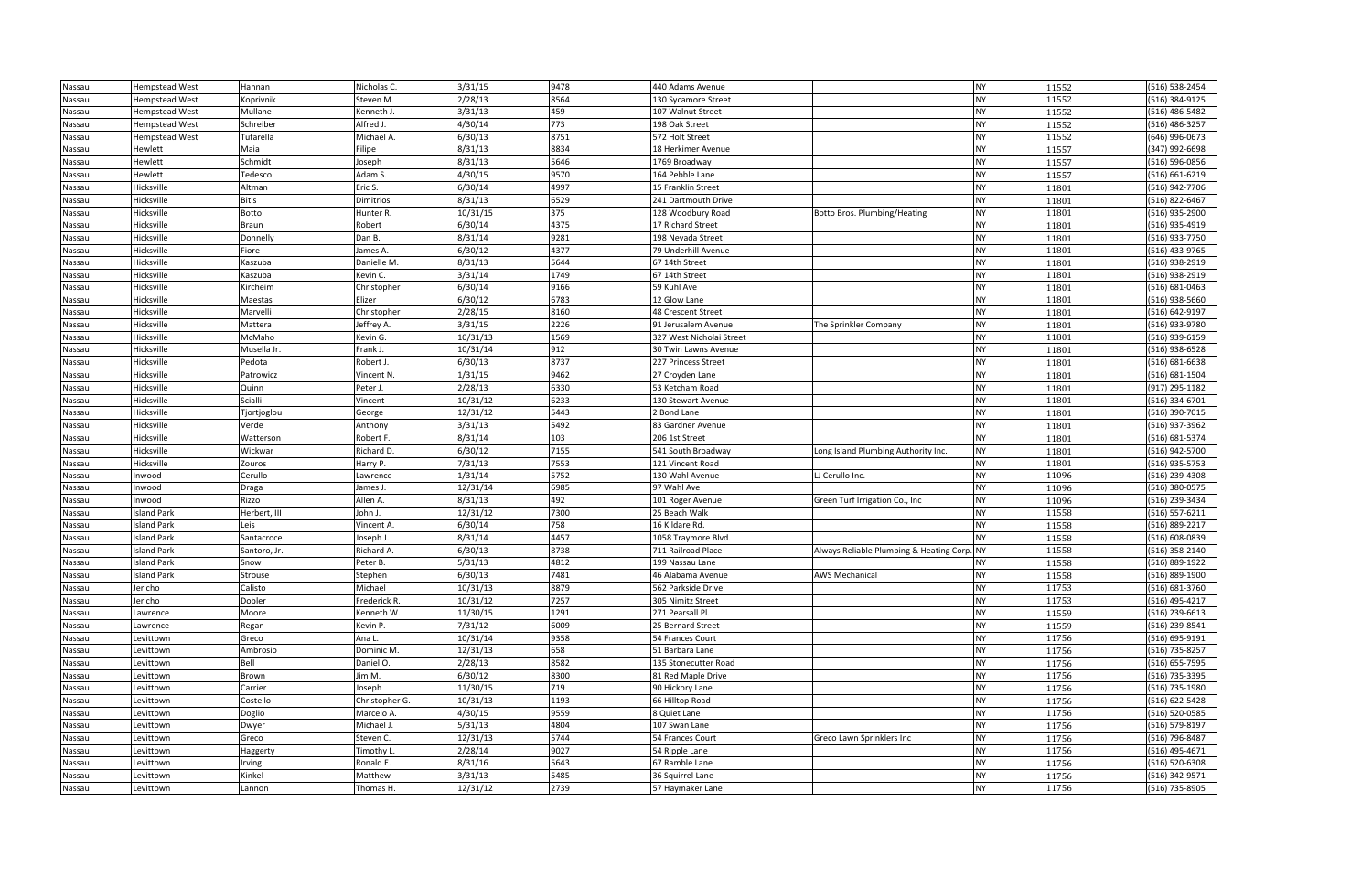| Nassau | Levittown            | Logiudici      | Charles V.     | 6/30/14  | 9169 | 90 Hickory Lane             |                                      | <b>NY</b> | 11756 | (516) 735-1980 |
|--------|----------------------|----------------|----------------|----------|------|-----------------------------|--------------------------------------|-----------|-------|----------------|
| Nassau | Levittown            | Lopez          | Juan M.        | 4/30/13  | 8626 | 16 Blacksmithn Road         |                                      | <b>NY</b> | 11756 | (516) 513-1610 |
| Nassau | Levittown            | Lucchi         | Steven P.      | 2/28/14  | 9028 | 85 Ridge Lane               |                                      | <b>NY</b> | 11756 | (516) 805-5120 |
| Nassau | Levittown            | Marchese       | Mario          | 4/30/13  | 8628 | 96 Stone Lane               |                                      | <b>NY</b> | 11756 | (516) 520-6488 |
| Nassau | Levittown            | Ryan           | Richard P.     | 2/28/14  | 9035 | 7 Club Lane                 |                                      | <b>NY</b> | 11756 | (516) 934-0161 |
| Nassau | Levittown            | Savoca         | Thomas F.      | 3/31/15  | 9489 | 221 Crane Place             |                                      | <b>NY</b> | 11756 | (516) 796-1291 |
| Nassau | Levittown            | Senay          | Michael        | 7/31/13  | 5518 | 71 Bobolink Lane            |                                      | <b>NY</b> | 11756 | (516) 735-4769 |
| Nassau | Levittown            | Sullivan       | Kevin J.       | 12/31/12 | 4771 | 349 Gardiners Avenue        |                                      | <b>NY</b> | 11756 | (516) 505-9590 |
| Nassau | Locust Valley        | Domaradzki     | Michael        | 11/30/15 | 1283 | 11 Le Britton St.           | Locust Valley Irrigation             | <b>NY</b> | 11560 | (516) 671-7591 |
| Nassau | Locust Valley        | Graziose       | Michael J.     | 9/30/16  | 4893 | 447 Forest Ave.             | Graziose Plumbing & Heating          | <b>NY</b> | 11560 | (516) 671-7254 |
| Nassau | Locust Valley        | Plumb          | Brian R.       | 11/30/12 | 734  | 18 2nd Avenue               |                                      | <b>NY</b> | 11560 | (516) 676-6307 |
| Nassau | <b>Locust Valley</b> | Savinetti, Jr. | Charles A.     | 10/31/13 | 3220 | 57 Chester Street           |                                      | <b>NY</b> | 11560 | (516) 671-2349 |
| Nassau | Locust Valley        | Scaperotta     | Dominick       | 3/31/15  | 4576 | 57 Hernan Ave.              |                                      | <b>NY</b> | 11560 | (516) 676-8293 |
| Nassau | Long Beach           | Auslander      | Ira S.         | 12/31/12 | 2752 | 259 East Broadway           |                                      | <b>NY</b> | 11561 | (516) 431-0949 |
| Nassau | Long Beach           | Banta          | James R.       | 8/31/14  | 9278 | 855 E. Broadway             |                                      | <b>NY</b> | 11561 | (516) 376-1996 |
| Nassau | Long Beach           | Chulbi         | Vincent P.     | 4/30/14  | 9067 | 525 East Park Avenue        |                                      | <b>NY</b> | 11561 | (516) 431-9489 |
| Nassau | Long Beach           | Courtney       | Christian      | 12/31/13 | 8962 | 32 Dalton Street            |                                      | <b>NY</b> | 11561 | (516) 965-4380 |
| Nassau | Long Beach           | Gillan         | Thomas         | 6/30/13  | 6508 | 451 Long Beach Blvd         | <b>Highland Plumbing and Heating</b> | <b>NY</b> | 11561 | (516) 431-0303 |
| Nassau | Long Beach           | Hudson         | Paul M.        | 6/30/13  | 8707 | 232 East Hudson Street      |                                      | <b>NY</b> | 11561 | (516) 889-0608 |
| Nassau | Long Beach           | Lohrberg       | William H.     | 5/31/14  | 846  | 103 Delaware Avenue         |                                      | <b>NY</b> | 11561 | (516) 432-0642 |
| Nassau | Long Beach           | Kaplan         | Evan T.        | 12/31/14 | 9429 | 54 Curley Street            |                                      | <b>NY</b> | 11561 | (516) 432-4021 |
| Nassau | Long Beach           | Ross           | Joe            | 6/30/14  | 9170 | 14E Hudson Street           |                                      | <b>NY</b> | 11561 | (516) 244-0082 |
| Nassau | Long Beach           | Sic            | Thomas         | 8/31/14  | 9290 | 10 West Broadway            |                                      | <b>NY</b> | 11561 | (516) 208-8670 |
| Nassau | Long Beach           | Zaharis        | Mark J.        | 11/30/12 | 8450 | 315 W. Penn Street          |                                      | <b>NY</b> | 11561 | (516) 946-3871 |
| Nassau | Lynbrook             | Armellino      | Joseph         | 12/31/15 | 320  | 74 N. Prospect Avenue       | <b>Turnabout Plumbing</b>            | <b>NY</b> | 11563 | (516) 887-4411 |
| Nassau | Lynbrook             | Deifel         | Christopher J. | 11/30/12 | 8437 | 47 Blossom Heath Avenue     |                                      | <b>NY</b> | 11563 | (516) 792-3790 |
| Nassau | Lynbrook             | Dolce          | Charles J.     | 4/30/14  | 4763 | 72 Sherman Street           |                                      | <b>NY</b> | 11563 | (516) 887-6902 |
| Nassau | Lynbrook             | Fuchs          | Robert M.      | 4/30/14  | 2900 | 73 Spencer Ave              |                                      | <b>NY</b> | 11563 | (516) 392-6156 |
| Nassau | Lynbrook             | Gazzola, Jr.   | Richard W.     | 12/31/12 | 5433 | 17 Maple Avenue             | Mako Plumbing & Heating, Inc.        | <b>NY</b> | 11563 | (516) 285-9879 |
| Nassau | Lynbrook             | Legrady        | Matthew S.     | 1/31/15  | 7001 | 73 Rowe Avenue              |                                      | <b>NY</b> | 11563 | (516) 887-2397 |
| Nassau | Lynbrook             | Lewis          | Michael V.     | 6/30/14  | 5001 | 29 Everett St.              |                                      | <b>NY</b> | 11563 | (347) 707-0378 |
| Nassau | Lynbrook             | Ragusa         | Christopher    | 9/30/13  | 7556 | 267 Merrick Road            | Lynbrook Plumbing                    | <b>NY</b> | 11563 | (516) 593-4000 |
| Nassau | Lynbrook             | Schreiber      | John C.        | 4/30/14  | 774  | 66 Robertson Road           |                                      | <b>NY</b> | 11563 | (516) 599-0021 |
| Nassau | Lynbrook             | Seylar         | Michael        | 7/31/13  | 2893 | 76 Earle Avenue             |                                      | <b>NY</b> | 11563 | (516) 593-7673 |
| Nassau | Lynbrook             | Wenk           | Robert L.      | 6/30/12  | 7175 | 33 Union Place              |                                      | <b>NY</b> | 11563 | (516) 792-6825 |
| Nassau | Malverne             | Albano         | Henry A.       | 10/31/12 | 8399 | 15 Horton Street            |                                      | <b>NY</b> | 11565 | (516) 805-1880 |
| Nassau | Malverne             | Dalto          | James V.       | 4/30/13  | 2897 | 94 Linden Street            |                                      | <b>NY</b> | 11565 | (516) 887-9572 |
| Nassau | Malverne             | Lang           | Harry          | 7/31/13  | 8800 | 58 Morris Avenue West       |                                      | <b>NY</b> | 11565 | (516) 593-0470 |
| Nassau | Malverne             | Reiser         | Robert         | 7/31/14  | 9248 | 15 Stuart Avenue            |                                      | <b>NY</b> | 11565 | (516) 852-5778 |
| Nassau | Manhasset            | Flynn          | Steven L.      | 3/31/14  | 5789 | 62 Virginia Drive           |                                      | <b>NY</b> | 11030 | (516) 627-1793 |
| Nassau | Manhasset            | Leto           | John P.        | 4/30/15  | 275  | 16 Mitchell Place           |                                      | <b>NY</b> | 11030 | (516) 869-9722 |
| Nassau | Manhasset            | Maleno         | Mark E.        | 5/28/15  | 2089 | P.O. Box 54                 |                                      | <b>NY</b> | 11030 | (516) 457-3804 |
| Nassau | Manhasset            | Milienos       | Savas          | 10/31/14 | 6895 | 118 Knickerbocker Road      |                                      | <b>NY</b> | 11030 | (516) 365-0376 |
| Nassau | Manhasset Hills      | Crecco         | Alberto        | 4/30/13  | 7440 | 168 Birch Drive             |                                      | <b>NY</b> | 11040 | (516) 742-1121 |
| Nassau | Massapequa           | Ambrosio       | Vincent        | 6/30/14  | 9158 | 102 Park Hill Avenue        |                                      | <b>NY</b> | 11758 | (516) 795-6054 |
| Nassau | Massapequa           | Buback         | Christopher D. | 3/31/15  | 5202 | 168 Arlyn Drive West        |                                      | <b>NY</b> | 11758 | (516) 795-2970 |
| Nassau | Massapequa           | Bulmuro        | Duran          | 7/31/12  | 8340 | 12 Monroe Avenue            |                                      | <b>NY</b> | 11758 | (310) 735-3186 |
| Nassau | Massapequa           | Chickering     | William D.     | 8/31/14  | 9279 | 115 N. Richmond Avenue      |                                      | <b>NY</b> | 11758 | (516) 790-0703 |
| Nassau | Massapequa           | DeVictoria     | Anthony        | 2/28/13  | 2829 | 135 Roosevelt Place         |                                      | <b>NY</b> | 11758 | (516) 797-8318 |
| Nassau | Massapequa           | DiPalma        | James J.       | 3/31/14  | 7787 | 212 N. Beech Street         |                                      | <b>NY</b> | 11758 | (516) 541-5224 |
| Nassau | Massapequa           | Disanza        | Michael T.     | 9/30/13  | 5649 | 576 Franklin Avenue         |                                      | <b>NY</b> | 11758 | (516) 797-4964 |
| Nassau | Massapequa           | Dolan          | Patrick        | 11/30/14 | 243  | 4 Brooklyn Avenue           | Alcyone Plumbing Co., Inc.           | <b>NY</b> | 11758 | (516) 798-1055 |
| Nassau | Massapequa           | Dynia          | Walter J.      | 1/31/14  | 652  | 78 Arlyn Drive East         |                                      | <b>NY</b> | 11758 | (516) 799-9740 |
| Nassau | Massapequa           | Edgar          | Bryan P.       | 3/31/13  | 7388 | 14 Rumson Road              |                                      | <b>NY</b> | 11758 | (516) 799-0590 |
| Nassau | Massapequa           | Harris         | Aaron A.       | 10/31/12 | 7237 | 5 Spinning Wheel Rd. Apt 2A |                                      | <b>NY</b> | 11758 | (516) 351-4694 |
| Nassau | Massapequa           | lanno          | Jesse R.       | 4/30/15  | 9526 | 14 Sutton Place             |                                      | <b>NY</b> | 11758 | (516) 308-4525 |
| Nassau | Massapequa           | Laverty        | Laurance       | 2/28/13  | 8566 | 10 East Maple Street        |                                      | <b>NY</b> | 11758 | (516) 557-2670 |

| 11756 | (516) 735-1980     |
|-------|--------------------|
| 11756 | (516) 513-1610     |
| 11756 | (516) 805-5120     |
| 11756 | $(516) 520 - 6488$ |
| 11756 | (516) 934-0161     |
| 11756 | (516) 796-1291     |
| 11756 | (516) 735-4769     |
| 11756 | (516) 505-9590     |
| 11560 | (516) 671-7591     |
| 11560 | (516) 671-7254     |
| 11560 | (516) 676-6307     |
| 11560 | (516) 671-2349     |
| 11560 | (516) 676-8293     |
| 11561 | (516) 431-0949     |
| 11561 | (516) 376-1996     |
| 11561 | (516) 431-9489     |
| 11561 | (516) 965-4380     |
| 11561 | (516) 431-0303     |
| 11561 | (516) 889-0608     |
| 11561 | (516) 432-0642     |
| 11561 | (516) 432-4021     |
| 11561 | (516) 244-0082     |
| 11561 | (516) 208-8670     |
| 11561 | (516) 946-3871     |
| 11563 | (516) 887-4411     |
| 11563 | (516) 792-3790     |
| 11563 | (516) 887-6902     |
| 11563 | (516) 392-6156     |
| 11563 | (516) 285-9879     |
| 11563 | (516) 887-2397     |
| 11563 | (347) 707-0378     |
| 11563 | (516) 593-4000     |
| 11563 | (516) 599-0021     |
| 11563 | (516) 593-7673     |
| 11563 | (516) 792-6825     |
| 11565 | (516) 805-1880     |
| 11565 | (516) 887-9572     |
| 11565 | (516) 593-0470     |
| 11565 | (516) 852-5778     |
| 11030 | (516) 627-1793     |
| 11030 | (516) 869-9722     |
| 11030 | (516) 457-3804     |
| 11030 | (516) 365-0376     |
| 11040 | (516) 742-1121     |
| 11758 | (516) 795-6054     |
| 11758 | (516) 795-2970     |
| 11758 | (310) 735-3186     |
| 11758 | (516) 790-0703     |
| 11758 | (516) 797-8318     |
| 11758 | (516) 541-5224     |
| 11758 | (516) 797-4964     |
| 11758 | (516) 798-1055     |
| 11758 | (516) 799-9740     |
| 11758 | (516) 799-0590     |
| 11758 | (516) 351-4694     |
| 11758 | (516) 308-4525     |
| 11758 | (516) 557-2670     |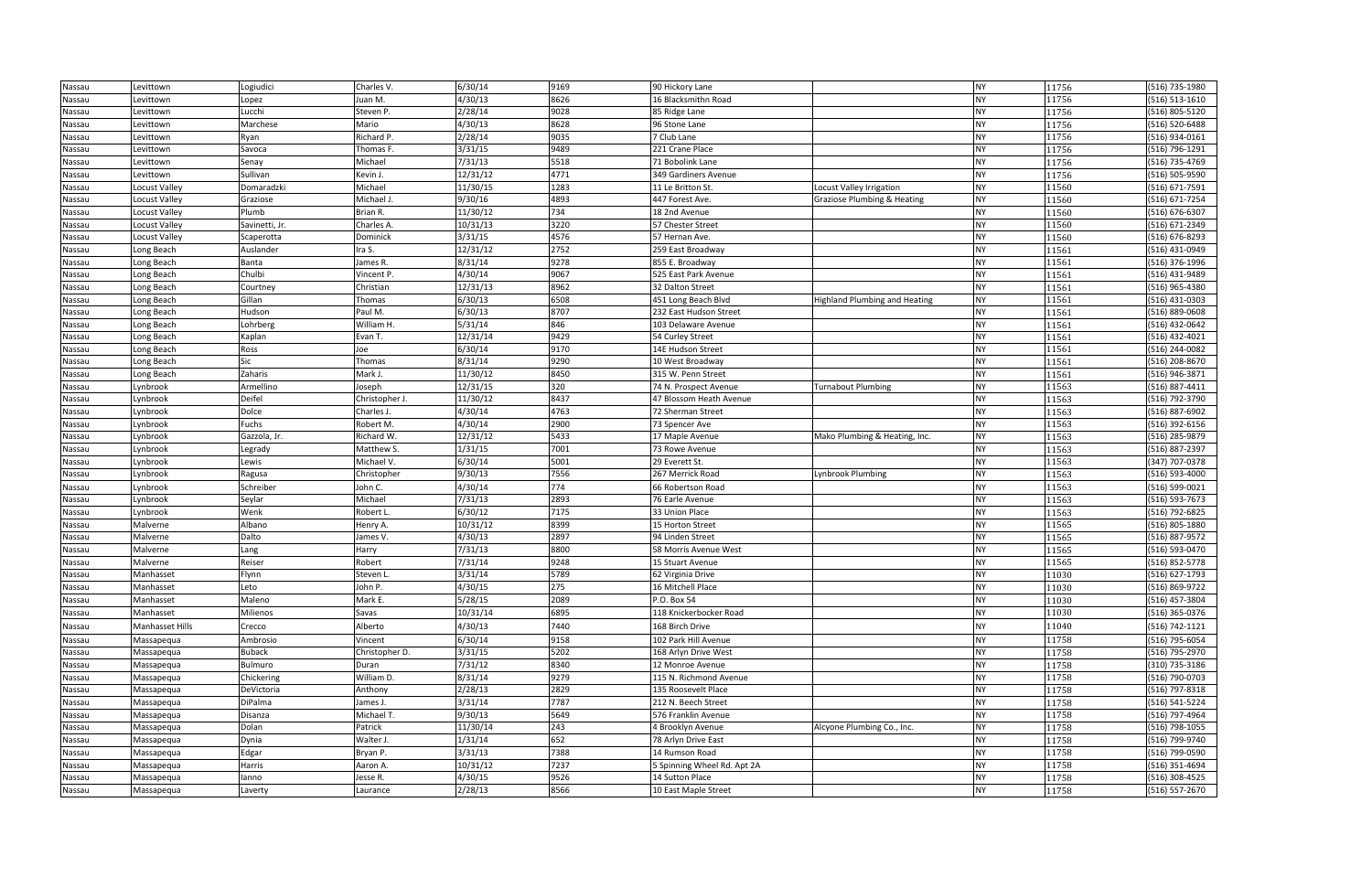| Nassau | Massapequa       | Marchuk      | Francis J.   | 5/31/14  | 7025 | 257 Hamilton Avenue        |                                         | <b>NY</b> | 11758 | (516) 795-6524     |
|--------|------------------|--------------|--------------|----------|------|----------------------------|-----------------------------------------|-----------|-------|--------------------|
| Nassau | Massapequa       | Morris       | Barry O.     | 4/30/13  | 8629 | 875 Clocks Blvd.           |                                         | <b>NY</b> | 11758 | (516) 799-1105     |
| Nassau | Massapequa       | Nabet        | Edward       | 6/30/12  | 4196 | 84 Grand Avenue            | Massapequa Water District               | <b>NY</b> | 11758 | (516) 798-5266     |
| Nassau | Massapequa       | Sinatro      | Thomas J.    | 9/30/13  | 4898 | 1 Evelyn Ct                |                                         | <b>NY</b> | 11758 | (516) 795-9370     |
| Nassau | Massapequa       | Tripi        | Glenn C.     | 11/30/14 | 6974 | 29 Leslie Lane             |                                         | <b>NY</b> | 11758 | (516) 541-2160     |
| Nassau | Massapequa       | Valenza      | John A.      | 3/31/15  | 4529 | 22 Tidewater Avenue        |                                         | <b>NY</b> | 11758 | (516) 797-5061     |
| Nassau | Massapequa       | Yodice       | Richard M.   | 3/31/15  | 9492 | 67 Pennsylvania Avenue     |                                         | <b>NY</b> | 11758 | (516) 799-6991     |
| Nassau | Massapequa North | Edgette      | James A.     | 7/31/15  | 7214 | 114 Charles St             |                                         | <b>NY</b> | 11758 | (516) 242-1657     |
| Nassau | Massapequa North | Farinella    | Anthony      | 7/31/14  | 9240 | 319 N. Hickory Street      |                                         | <b>NY</b> | 11758 | (516) 799-1098     |
| Nassau | Massapequa North | Harney       | Edward M.    | 5/31/14  | 7734 | 450 N. Atlanta Ave         |                                         | <b>NY</b> | 11758 | (516) 694-0132     |
| Nassau | Massapequa North | Malatesta    | Dino         | 1/31/14  | 531  | 309 North Wisconsin Avenue |                                         | <b>NY</b> | 11758 | (516) 694-3834     |
| Nassau | Massapequa North | Malatesta    | James J.     | 1/31/14  | 788  | 220 No. Suffolk Ave.       |                                         | <b>NY</b> | 11758 | (516) 797-1457     |
| Nassau | Massapequa North | Pristina     | Nicholas J.  | 7/31/12  | 8346 | 915 North Central Avenue   |                                         | <b>NY</b> | 11758 | (516) 528-1607     |
| Nassau | Massapequa North | Ronneburger  | James A.     | 11/30/13 | 564  | 4 Vinton Street            |                                         | <b>NY</b> | 11758 | (516) 796-5097     |
| Nassau | Massapequa North | Salvato      | Guido        | 12/31/13 | 1672 | 263 North Atlantic Avenue  | Innovative Plumbing                     | <b>NY</b> | 11758 | (516) 752-3889     |
| Nassau | Massapequa North | Wood         | Gerard       | 6/30/14  | 309  | 229 North Poplar Street    |                                         | <b>NY</b> | 11758 | (516) 541-0661     |
| Nassau | Massapequa Park  | Grimes       | Robert C.    | 10/31/12 | 7236 | 332 Pacific Street         |                                         | <b>NY</b> | 11762 | (516) 537-3498     |
| Nassau | Massapequa Park  | Herman       | Peter J.     | 12/31/12 | 426  | 177 Hawthorne Street       |                                         | <b>NY</b> | 11762 | (516) 799-7074     |
| Nassau | Massapequa Park  | Kirchstetter | Stephen      | 9/30/12  | 6206 | 125 Smith Street           |                                         | <b>NY</b> | 11762 | (516) 798-6447     |
| Nassau | Massapequa Park  | Lazrovitch   | Brian P.     | 10/31/13 | 8871 | 142 Hawthorn Street        |                                         | <b>NY</b> | 11762 | (631) 918-3026     |
| Nassau | Massapequa Park  | Leykamm      | Michael T.   | 2/28/13  | 8590 | 334 Pennsylvania Avenue    |                                         | <b>NY</b> | 11762 | (516) 729-7625     |
| Nassau | Massapequa Park  | Licci        | Joseph E.    | 10/31/12 | 7244 | 500 Oakdale Avenue         |                                         | <b>NY</b> | 11762 | (516) 797-0704     |
| Nassau | Massapequa Park  | McDonough    | Robert J.    | 6/30/12  | 8286 | 29 Herbert Avenue          |                                         | <b>NY</b> | 11762 | (516) 852-3944     |
| Nassau | Massapequa Park  | Murphy       | Edward J.    | 12/31/12 | 433  | 400 Cartwright Blvd.       | Edward J. Murphy Plumbing & Heating     | <b>NY</b> | 11762 | (516) 799-2467     |
| Nassau | Massapequa Park  | Sinnott      | Robert E.    | 7/31/12  | 8345 | 97 Redwood Lane            |                                         | <b>NY</b> | 11762 | (631) 807-4045     |
| Nassau | Massapequa Park  | Sparacino    | Frederick A. | 2/28/13  | 8551 | 385 Eastlake Avenue        |                                         | <b>NY</b> | 11762 | (516) 541-2908     |
| Nassau | Massapequa Park  | Trumpy       | Frederick M. | 10/31/12 | 7256 | 165 Tyrconnell Avenue      |                                         | <b>NY</b> | 11762 | (516) 798-2802     |
| Nassau | Massapequa Park  | Veneck       | Douglas S.   | 5/31/14  | 6740 | 150 Linden Street          |                                         | <b>NY</b> | 11762 | (516) 804-4667     |
| Nassau | Massapequa Park  | Wares        | Thomas F.    | 12/31/13 | 6626 | 324 First Avenue           |                                         | <b>NY</b> | 11762 | (516) 797-8374     |
| Nassau | Massapequa Park  | Whiting      | William P.   | 10/31/12 | 8412 | 1145 Park Blvd.            |                                         | <b>NY</b> | 11762 | (516) 798-3886     |
| Nassau | Merrick          | Dynia        | David        | 1/31/14  | 653  | 2539 Jill Court            |                                         | <b>NY</b> | 11566 | (516) 379-4372     |
| Nassau | Merrick          | Fretard      | Laurent      | 6/30/13  | 8705 | 1312 Harry Lane            |                                         | <b>NY</b> | 11566 | (516) 527-5374     |
| Nassau | Merrick          | Glickman     | Matthew J.   | 2/28/13  | 8562 | 22 Baker Avenue            |                                         | <b>NY</b> | 11566 | (516) 216-0269     |
| Nassau | Merrick          | Kyser        | James G.     | 3/31/15  | 2223 | 1785 Grand Avenue          |                                         | <b>NY</b> | 11566 | (516) 632-9806     |
| Nassau | Merrick          | Lambert      | David C.     | 1/31/15  | 7002 | 2834 Riverside Avenue      |                                         | <b>NY</b> | 11566 | $(516) 623 - 2973$ |
| Nassau | Merrick          | Mandel       | Keith A.     | 11/30/14 | 4518 | 1779 Camp Ave              |                                         | <b>NY</b> | 11566 | (516) 623-0456     |
| Nassau | Merrick          | Pallotta     | Michael A.   | 4/30/13  | 488  | 14A Oakwood Avenue         | Pallotta Enterprises Inc.               | <b>NY</b> | 11566 | (516) 868-0822     |
| Nassau | Merrick          | Phillips     | Robert B.    | 9/30/13  | 556  | 1911 George Court          |                                         | <b>NY</b> | 11566 | (516) 223-8868     |
| Nassau | Merrick          | Ramo         | Joseph L.    | 5/31/13  | 4811 | 98 Northridge Avenue       |                                         | <b>NY</b> | 11566 | (516) 867-2950     |
| Nassau | Merrick          | Theodores    | Peter G.     | 9/30/14  | 6852 | 11 Garden Place            |                                         | <b>NY</b> | 11566 | (516) 665-2982     |
| Nassau | Merrick          | Wentz        | William      | 3/31/15  | 5200 | 1785 Grand Avenue          | Jimmy's Lawn Sprinklers                 | <b>NY</b> | 11566 | (516) 378-4367     |
| Nassau | Merrick North    | Johansen     | Bart J.      | 10/31/13 | 529  | 1382 Clark Street          |                                         | <b>NY</b> | 11556 | (516) 378-6131     |
| Nassau | Merrick North    | Rienzie      | Joseph J.    | 1/31/15  | 4530 | 1346 Harry Lane            |                                         | <b>NY</b> | 11566 | (516) 868-5289     |
| Nassau | Merrick North    | Simone, Jr.  | Daniel C.    | 6/30/13  | 8715 | 7 Brompton Road            |                                         | <b>NY</b> | 11566 | (516) 867-0141     |
| Nassau | Mineola          | Attard       | Joseph B.    | 12/31/12 | 291  | 215 Barwick Blvd.          |                                         | <b>NY</b> | 11501 | (516) 294-0966     |
| Nassau | Mineola          | Carbone      | Richard N.   | 6/30/14  | 5860 | 390 Willis Ave             | Carbone P & H Corp.                     | <b>NY</b> | 11501 | (516) 873-5979     |
| Nassau | Mineola          | Clingo       | Thomas J.    | 12/31/13 | 8961 | 232 Cleveland Avenue       |                                         | <b>NY</b> | 11501 | (516) 385-2319     |
| Nassau | Mineola          | Gayson       | Christine L. | 7/31/12  | 7216 | 43 Wisteria Ave            |                                         | <b>NY</b> | 11501 | (516) 877-0647     |
| Nassau | Mineola          | Gayson, III  | John J.      | 7/31/15  | 4655 | 131 Roosevelt Ave.         | Jack Gayson Plumbing & Heating          | <b>NY</b> | 11501 | (516) 248-4105     |
| Nassau | Mineola          | Gayson, Jr.  | John J.      | 10/31/15 | 380  | 131 Roosevelt Avenue       | Gayson Plumbing & Heating               | <b>NY</b> | 11501 | (516) 248-4105     |
| Nassau | Mineola          | Pusey        | Gary J.      | 12/31/16 | 8957 | 27 Jericho Turnpike        | I.J. Kostynick Plumbing & Heating Corp. | <b>NY</b> | 11501 | (516) 746-2010     |
| Nassau | Mineola          | Symington    | Williamm D.  | 3/31/14  | 4981 | 150 Harrison Ave. - Apt 3A |                                         | <b>NY</b> | 11501 | (516) 965-1708     |
| Nassau | Mineola          | Tuthill      | Gary         | 6/30/15  | 8310 | 457 Emory Road             |                                         | <b>NY</b> | 11501 | (516) 250-9517     |
| Nassau | Mineola          | Wilgosz      | Robert H.    | 12/31/13 | 8969 | 153 Bruce Terrace          |                                         | <b>NY</b> | 11501 | (516) 770-2939     |
| Nassau | New Hyde Park    | Barber       | Jamie V.     | 12/31/14 | 8101 | 134 Primrose Drive         |                                         | <b>NY</b> | 11040 | (516) 352-3104     |
| Nassau | New Hyde Park    | Bubanj       | Joseph T.    | 7/31/13  | 8783 | 39 Fairfield Lane          |                                         | <b>NY</b> | 11040 | (516) 270-2576     |
| Nassau | New Hyde Park    | Caruso       | Richard      | 9/30/12  | 6204 | 29 Durham Road             |                                         | <b>NY</b> | 11040 | (516) 488-2947     |

| 11758          | (516) 795-6524                   |
|----------------|----------------------------------|
| 11758          | (516) 799-1105                   |
| 11758          | (516) 798-5266                   |
| 11758          | (516) 795-9370                   |
| 11758          | (516) 541-2160                   |
| 11758          | (516) 797-5061                   |
| 11758          | (516) 799-6991                   |
| 11758          | (516) 242-1657                   |
| 11758          | (516) 799-1098                   |
| 11758          | (516) 694-0132                   |
| 11758          | (516) 694-3834                   |
| 11758          | (516) 797-1457                   |
| 11758          | (516) 528-1607                   |
| 11758          | (516) 796-5097                   |
| 11758          | (516) 752-3889                   |
| 11758          | (516) 541-0661                   |
| 11762          | (516) 537-3498                   |
| 11762          | (516) 799-7074                   |
| 11762          | (516) 798-6447                   |
| 11762          | (631) 918-3026                   |
| 11762          | (516) 729-7625                   |
| 11762          | (516) 797-0704                   |
| 11762          | (516) 852-3944                   |
| 11762          | (516) 799-2467                   |
| 11762          | (631) 807-4045                   |
| 11762          | (516) 541-2908                   |
| 11762          | (516) 798-2802                   |
| 11762          | (516) 804-4667                   |
| 11762          | (516) 797-8374                   |
| 11762          | (516) 798-3886                   |
| 11566          | (516) 379-4372<br>(516) 527-5374 |
| 11566          | (516) 216-0269                   |
| 11566<br>11566 | (516) 632-9806                   |
| 11566          | (516) 623-2973                   |
| 11566          | (516) 623-0456                   |
| 11566          | (516) 868-0822                   |
| 11566          | (516) 223-8868                   |
| 11566          | (516) 867-2950                   |
| 11566          | (516) 665-2982                   |
| 11566          | (516) 378-4367                   |
| 11556          | (516) 378-6131                   |
| 11566          | (516) 868-5289                   |
| 11566          | (516) 867-0141                   |
| 11501          | (516) 294-0966                   |
| 11501          | (516) 873-5979                   |
| 11501          | (516) 385-2319                   |
| 11501          | (516) 877-0647                   |
| 11501          | (516) 248-4105                   |
| 11501          | (516) 248-4105                   |
| 11501          | (516) 746-2010                   |
| 11501          | (516) 965-1708                   |
| 11501          | (516) 250-9517                   |
| 11501          | (516) 770-2939                   |
| 11040          | (516) 352-3104                   |
| 11040          | (516) 270-2576                   |
| 11040          | (516) 488-2947                   |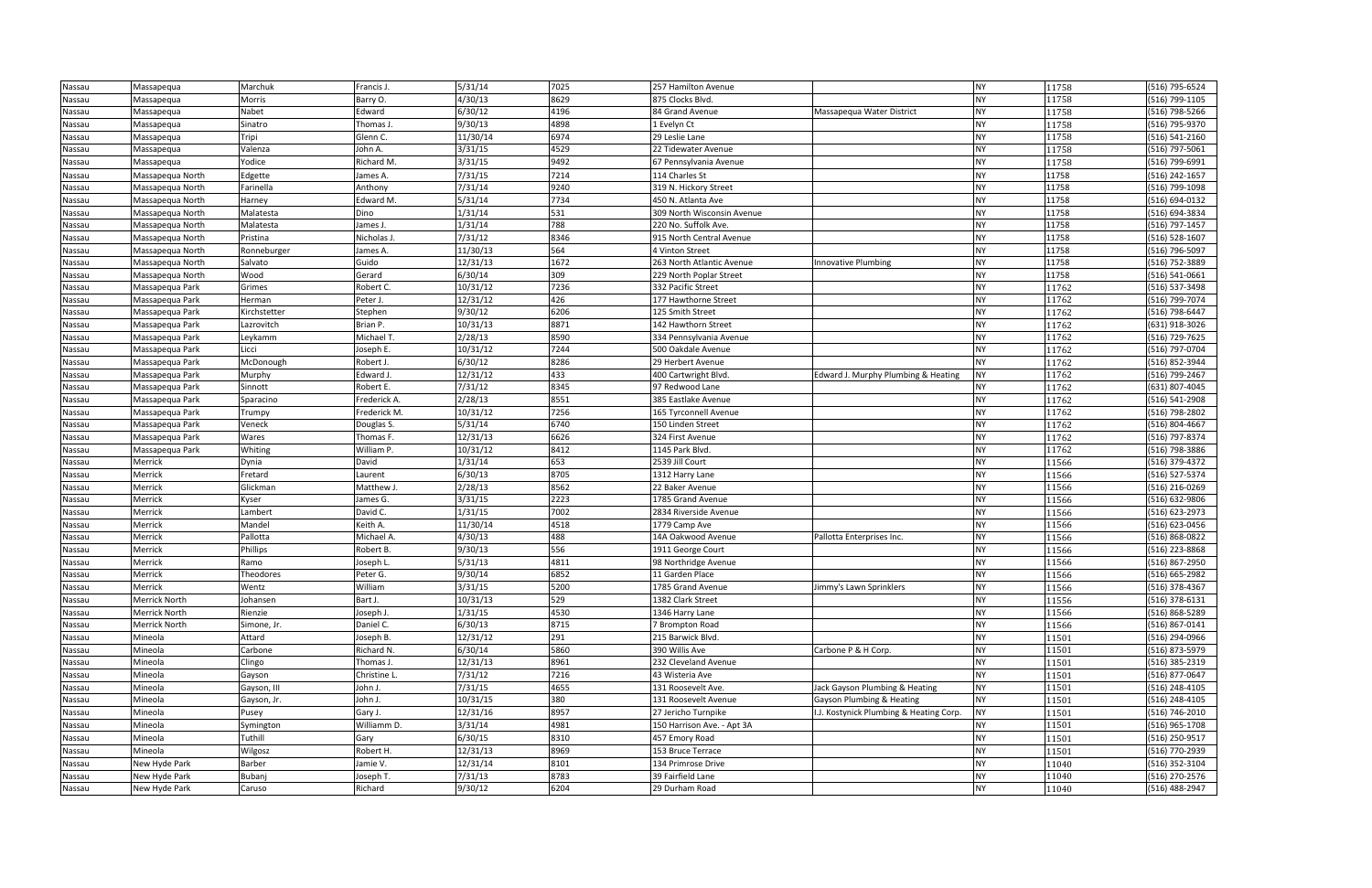| Nassau           | New Hyde Park   | Chios               | Meleti              | 6/30/12  | 4574 | 27 Allen St.                  |                                       | <b>NY</b> | 11040 | (516) 732-3805                     |
|------------------|-----------------|---------------------|---------------------|----------|------|-------------------------------|---------------------------------------|-----------|-------|------------------------------------|
| Nassau           | New Hyde Park   | Drudi               | Roberto             | 12/31/13 | 6618 | 15 Carole Avenue              |                                       | <b>NY</b> | 11040 | (516) 358-5391                     |
| Nassau           | New Hyde Park   | Fiorella            | Roberto G.          | 12/31/14 | 6994 | 18 Aster Drive                |                                       | <b>NY</b> | 11040 | (516) 352-7124                     |
| Nassau           | New Hyde Park   | Garofalo            | Antonio             | 7/31/12  | 6964 | 1009 N. Third St.             |                                       | <b>NY</b> | 11040 | (516) 775-5022                     |
| Nassau           | New Hyde Park   | John                | Thomas P.           | 10/31/12 | 6239 | 401 Brown Place               |                                       | <b>NY</b> | 11040 | (516) 328-1369                     |
| Nassau           | New Hyde Park   | Lavin               | Andrew H.           | 6/30/12  | 8308 | 13 Midland Drive              |                                       | <b>NY</b> | 11040 | (516) 903-8722                     |
| Nassau           | New Hyde Park   | Mamo                | Peter J.            | 1/31/13  | 8548 | 45 Marcus Avenue              |                                       | <b>NY</b> | 11040 | (516) 248-4539                     |
| Nassau           | New Hyde Park   | Marra               | Vincent             | 8/31/14  | 9289 | 61 Devonshire Drive           |                                       | <b>NY</b> | 11040 | (516) 877-0705                     |
| Nassau           | New Hyde Park   | Polcer              | Mark S.             | 3/31/14  | 6696 | 124 South 8th Street          | <b>Sakowich Plumbing</b>              | <b>NY</b> | 11040 | (516) 354-6589                     |
| Nassau           | New Hyde Park   | O'Sullivan          | John G.             | 4/30/13  | 4386 | 1400 Fourth Avenue            |                                       | <b>NY</b> | 11040 | (516) 326-1320                     |
|                  |                 |                     | Mario A.            | 1/31/15  | 7004 | 101 North 5th Street          |                                       | <b>NY</b> |       |                                    |
| Nassau           | New Hyde Park   | Orellana            |                     |          |      |                               |                                       |           | 11040 | (718) 288-0878                     |
| Nassau           | New Hyde Park   | Renta               | Joseph J.           | 12/31/14 | 3966 | 94 Lahey Street               |                                       | <b>NY</b> | 11040 | (516) 775-6608                     |
| Nassau           | New Hyde Park   | Riccio              | Robert A.           | 12/31/12 | 3946 | 1527 Lowell Avenue            |                                       | <b>NY</b> | 11040 | (917) 848-3005                     |
| Nassau           | New Hyde Park   | Zapas               | John                | 12/31/14 | 9442 | 629 S. 9th Street             |                                       | <b>NY</b> | 11040 | (917) 418-3354                     |
| Nassau           | Oceanside       | Amandro             | Anthony             | 4/30/15  | 9532 | 2873 Stevens Street           |                                       | <b>NY</b> | 11572 | (516) 305-2328                     |
| Nassau           | Oceanside       | Avial               | Oscar               | 4/30/15  | 9555 | 2794 James Street             |                                       | <b>NY</b> | 11572 | (516) 561-3999                     |
| Nassau           | Oceanside       | Filosa              | Elio                | 4/30/14  | 9057 | 4045 Judith Lane              |                                       | <b>NY</b> | 11572 | (516) 208-3754                     |
| Nassau           | Oceanside       | Gallo               | George P.           | 2/28/13  | 475  | 2322 Concord Street           |                                       | <b>NY</b> | 11572 | (516) 764-2794                     |
| Nassau           | Oceanside       | Harrison            | Ronald              | 4/30/15  | 9562 | 2941 Harvey Avenue            |                                       | <b>NY</b> | 11572 | (516) 425-2935                     |
| Nassau           | Oceanside       | Hauser              | Albert C.           | 2/28/15  | 7012 | 517 Gifford Ave               |                                       | <b>NY</b> | 11572 | (516) 764-8639                     |
| Nassau           | Oceanside       | LaRosa              | Lazaro M.           | 7/31/12  | 7219 | 510 Glen Court                |                                       | <b>NY</b> | 11572 | (516) 764-7167                     |
| Nassau           | Oceanside       | Lettieri            | Robert              | 11/30/15 | 729  | 302 Weidner Ave.              |                                       | <b>NY</b> | 11572 | (516) 642-5585                     |
| Nassau           | Oceanside       | Loise               | Michael J.          | 10/31/13 | 6531 | 3505 Weidner Ave              |                                       | <b>NY</b> | 11572 | (516) 608-8168                     |
| Nassau           | Oceanside       | Marlowe             | Dave                | 12/31/13 | 7691 | 259 Bayard Street             |                                       | <b>NY</b> | 11572 | (516) 766-1385                     |
| Nassau           | Oceanside       | Mischner            | Evan                | 2/2/13   | 6337 | 3510 Anchor Place             |                                       | <b>NY</b> | 11572 | (516) 766-1672                     |
| Nassau           | Oceanside       | Montilli            | Joseph A.           | 11/30/15 | 730  | 3199 Lawson Blvd.             |                                       | <b>NY</b> | 11572 | (516) 766-7684                     |
| Nassau           | Oceanside       | O'Connor            | Brian R.            | 10/31/12 | 2583 | 3555 Hargale Road             | <b>Comfort Specialists</b>            | <b>NY</b> | 11572 | (516) 764-2300                     |
| Nassau           | Oceanside       | Rider               | Richard             | 12/31/14 | 9410 | 584 Yale Street               |                                       | <b>NY</b> | 11572 |                                    |
| Nassau           | Oceanside       | Saracino            | John J.             | 6/30/13  | 1455 | 35 East Atlantic Avenue       |                                       | <b>NY</b> | 11572 | (516) 351-0896                     |
|                  | Oceanside       |                     |                     | 12/31/13 | 6641 | 479 Bunker Drive              |                                       | <b>NY</b> | 11572 |                                    |
| Nassau<br>Nassau | Oyster Bay      | Vesely Jr.<br>Walsh | lames J.<br>John W. | 6/30/15  | 4206 | 19 Kellogg Street             |                                       | <b>NY</b> | 11771 | (516) 825-1165<br>$(516)$ 922-3282 |
|                  | Plainview       |                     | Mario               | 7/31/12  | 7211 | 23 Redwood Dr                 |                                       | <b>NY</b> |       |                                    |
| Nassau           |                 | Argentina           |                     |          |      |                               |                                       |           | 11803 | (516) 390-2378                     |
| Nassau           | Plainview       | Ciccarella          | John P.             | 1/31/13  | 8546 | 87 Beumont Drive              |                                       | <b>NY</b> | 11803 | (516) 932-1836                     |
| Nassau           | Plainview       | Ciccotto            | Daniel R.           | 3/31/13  | 7385 | 1 MacArthur Ave.              |                                       | <b>NY</b> | 11803 | (516) 513-0808                     |
| Nassau           | Plainview       | Fasolina            | Joe M.              | 10/31/13 | 8882 | 12 Salem Court                |                                       | <b>NY</b> | 11803 | (516) 431-3316                     |
| Nassau           | Plainview       | Fasolina            | Pamela              | 6/30/12  | 8278 | 12 Salem Court                |                                       | <b>NY</b> | 11803 | (516) 931-3316                     |
| Nassau           | Plainview       | Kennedy             | John F.             | 11/30/15 | 328  | 31 Cain Drive                 | Kennedy Plumbing & Heating Corp.      | <b>NY</b> | 11803 | (516) 293-4666                     |
| Nassau           | Plainview       | Kennedy             | William J.          | 4/30/14  | 148  | 31 Cain Drive                 | Kennedy Plumbing & Heating            | <b>NY</b> | 11803 | (516) 293-4666                     |
| Nassau           | Plainview       | Kessler             | Lee S.              | 8/31/14  | 9287 | 19 Rose Street                |                                       | <b>NY</b> | 11803 |                                    |
| Nassau           | Plainedge       | Lightfoot, III      | George H.           | 10/31/13 | 7545 | 471 Whittier Ave.             |                                       | <b>NY</b> | 11756 | (516) 731-2261                     |
| Nassau           | Plainview       | Romano              | Vito                | 6/30/13  | 8749 | 4 Malton Road                 |                                       | <b>NY</b> | 11803 | (516) 938-5913                     |
| Nassau           | Plainview       | Straber             | Edward F.           | 8/31/16  | 5647 | 10 Lisa Ct                    |                                       | <b>NY</b> | 11803 | (516) 933-4338                     |
| Nassau           | Port Washington | Biunno              | Alfred J.           | 7/31/12  | 6187 | 7 Bogart Avenue               | A.J.B. Plumbing and Heating           | <b>NY</b> | 11050 | (516) 439-4136                     |
| Nassau           | Port Washington | Bonavitacola        | Mike A.             | 3/31/15  | 6020 | 50 Wood Valley Lane           |                                       | <b>NY</b> | 11050 | (516) 767-3584                     |
| Nassau           | Port Washington | Bonney              | Michael             | 12/31/12 | 4762 | PO Box 1114                   | <b>Backflow Specialist inc.</b>       | <b>NY</b> | 11050 | (877) 667-8382                     |
| Nassau           | Port Washington | Corado              | Miguel A.           | 7/31/13  | 7541 | 85 Old Shore Rd               | Cowboy Contracting                    | <b>NY</b> | 11050 |                                    |
| Nassau           | Port Washington | DeCesare            | Alex M.             | 7/31/13  | 5829 | 10 Pulaski Place              |                                       | <b>NY</b> | 11050 | (536) 507-9575                     |
| Nassau           | Port Washington | DeVito              | Michael             | 11/30/13 | 6580 | 70 Park Avenue                |                                       | <b>NY</b> | 11050 | (516) 883-0513                     |
| Nassau           | Port Washington | Giunta              | Joseph              | 1/31/15  | 5179 | 32 Pequot Avenue              |                                       | <b>NY</b> | 11050 | (516) 767-1952                     |
| Nassau           | Port Washington | Gonzalez            | Irael               | 10/31/12 | 8403 | 85 Old Shore Road - Suite 206 | COW Bay.                              | <b>NY</b> | 11050 | (516) 883-848                      |
| Nassau           | Port Washington | Hercules            | David               | 7/31/13  | 5473 | 104 Harbor Road               | Creative Landscaping by Cow Bay, Inc. | <b>NY</b> | 11050 | (516) 883-8484                     |
| Nassau           | Port Washington | Izzo                | Joseph P.           | 10/31/13 | 1563 | 45 Park Avenue                |                                       | <b>NY</b> | 11050 | (516) 883-0477                     |
| Nassau           | Port Washington | Johnson             | Howard W.           | 10/31/12 | 7240 | 80 Highland Avenue            |                                       | <b>NY</b> | 11050 | (516) 944-8972                     |
| Nassau           | Port Washington | McCabe              | Richard E.          | 3/31/14  | 5794 | 21 Locust Ave.                |                                       | <b>NY</b> | 11050 | (516) 315-2445                     |
| Nassau           | Port Washington | Popeleski           | John S.             | 3/31/14  | 656  | 13 Boxwood Road               |                                       | <b>NY</b> | 11050 | (516) 883-3025                     |
| Nassau           | Port Washington | Rice                | Michael             | 7/31/12  | 8342 | 52 Main Street - Apt. #5      |                                       | <b>NY</b> | 11050 | (516) 883-2082                     |
| Nassau           | Port Washington | Rodriguez           | Elmer H.            | 10/31/12 | 8409 | 85 Old Shore Road - Suite 206 | COW Bay                               | <b>NY</b> | 11050 | (516) 883-8484                     |
| Nassau           |                 | Sholder             |                     | 5/31/14  | 6739 |                               |                                       | <b>NY</b> | 11050 |                                    |
|                  | Port Washington |                     | Stephen D.          |          |      | 8 Graywood Road               |                                       |           |       | (516) 305-5828                     |

| 11040 | (516) 732-3805     |
|-------|--------------------|
| 11040 | (516) 358-5391     |
| 11040 | (516) 352-7124     |
| 11040 | (516) 775-5022     |
| 11040 | (516) 328-1369     |
| 11040 | (516) 903-8722     |
| 11040 | (516) 248-4539     |
| 11040 | (516) 877-0705     |
| 11040 | (516) 354-6589     |
| 11040 | (516) 326-1320     |
| 11040 | (718) 288-0878     |
| 11040 | (516) 775-6608     |
| 11040 | (917) 848-3005     |
| 11040 | (917) 418-3354     |
| 11572 | (516) 305-2328     |
| 11572 | (516) 561-3999     |
| 11572 | (516) 208-3754     |
| 11572 | (516) 764-2794     |
| 11572 | (516) 425-2935     |
| 11572 | (516) 764-8639     |
| 11572 | (516) 764-7167     |
| 11572 | (516) 642-5585     |
| 11572 | $(516) 608 - 8168$ |
| 11572 | (516) 766-1385     |
| 11572 | (516) 766-1672     |
| 11572 | (516) 766-7684     |
| 11572 | (516) 764-2300     |
| 11572 |                    |
| 11572 | (516) 351-0896     |
| 11572 | (516) 825-1165     |
| 11771 | (516) 922-3282     |
| 11803 | (516) 390-2378     |
| 11803 | $(516)$ 932-1836   |
| 11803 | (516) 513-0808     |
| 11803 | (516) 431-3316     |
| 11803 | (516) 931-3316     |
| 11803 | (516) 293-4666     |
| 11803 | (516) 293-4666     |
| 11803 |                    |
| 11756 | (516) 731-2261     |
| 11803 | (516) 938-5913     |
| 11803 | (516) 933-4338     |
| 11050 | (516) 439-4136     |
| 11050 | (516) 767-3584     |
| 11050 | (877) 667-8382     |
| 11050 |                    |
| 11050 | (536) 507-9575     |
| 11050 | (516) 883-0513     |
| 11050 | (516) 767-1952     |
| 11050 | (516) 883-848      |
| 11050 | (516) 883-8484     |
| 11050 | (516) 883-0477     |
| 11050 | (516) 944-8972     |
| 11050 | (516) 315-2445     |
| 11050 | (516) 883-3025     |
| 11050 | (516) 883-2082     |
| 11050 | (516) 883-8484     |
| 11050 | (516) 305-5828     |
|       |                    |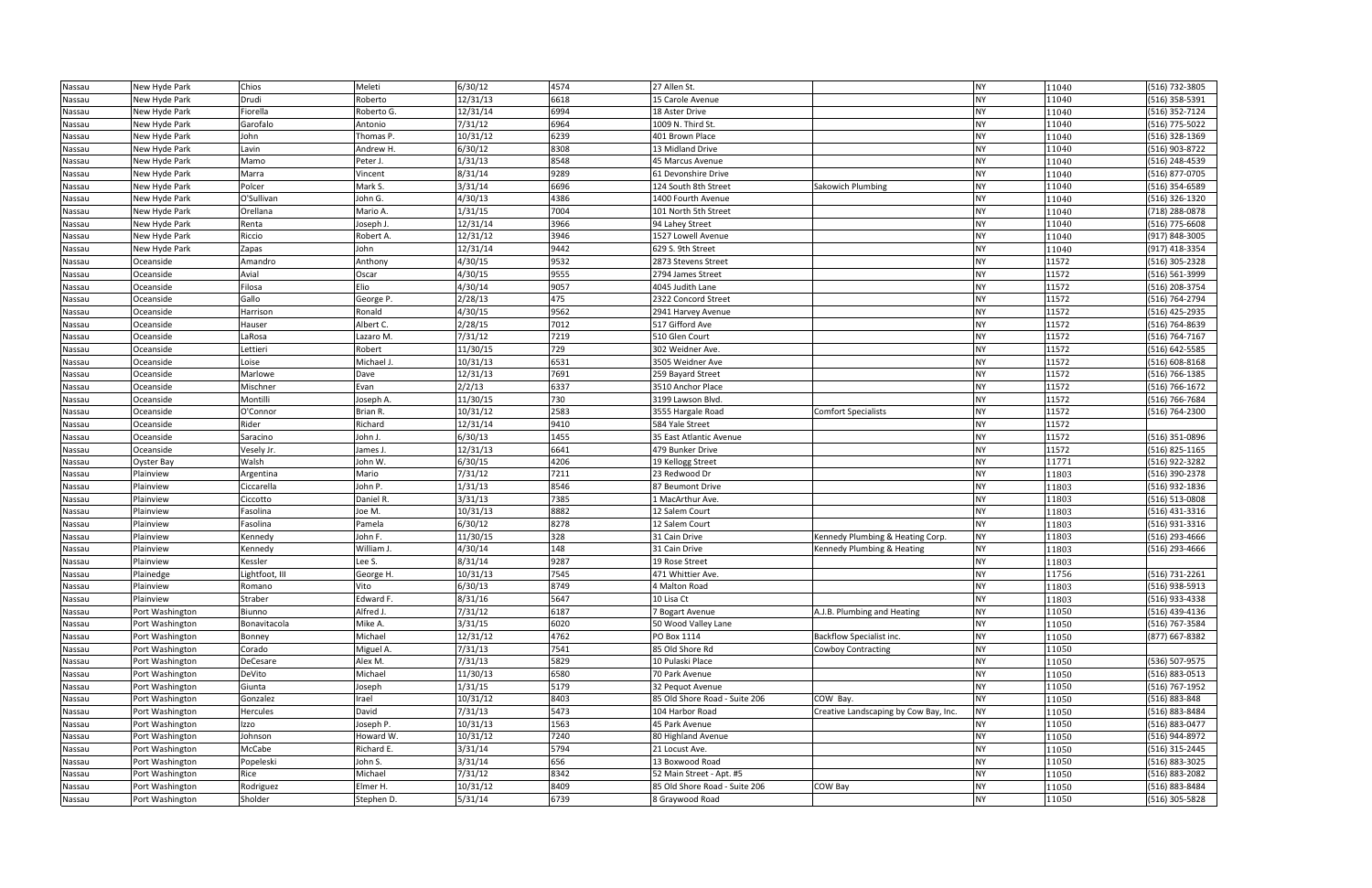| Nassau | Port Washington      | Tartaro         | Michael S.  | 1/31/14  | 6656 | 78 Beechwood Ave          |                                  | <b>NY</b> | 11050 | (516) 680-1918   |
|--------|----------------------|-----------------|-------------|----------|------|---------------------------|----------------------------------|-----------|-------|------------------|
| Nassau | Rockville Centre     | Armellino       | James       | 10/31/14 | 9354 | 23 Meadow Lane            |                                  | <b>NY</b> | 11570 | (516) 208-7891   |
| Nassau | Rockville Centre     | Boegel, Jr.     | Carl J.     | 7/31/13  | 1057 | 67 Marvin Avenue          |                                  | <b>NY</b> | 11570 | (516) 766-1831   |
| Nassau | Rockville Centre     | Daniels         | Timothy L.  | 12/31/12 | 7296 | 16 Linden Street          |                                  | <b>NY</b> | 11570 | (516) 594-2523   |
| Nassau | Rockville Centre     | DiBenedetto     | Sergio J.   | 7/31/14  | 6818 | 251 Lakeview Avenue       |                                  | <b>NY</b> | 11570 | (516) 764-2363   |
| Nassau | Rockville Centre     | Kilgallen       | Brian       | 12/31/12 | 5437 | 256 Morris Avenue         |                                  | <b>NY</b> | 11570 | (516) 678-2302   |
| Nassau | Rockville Centre     | Krieger         | Michael J.  | 4/30/15  | 9527 | 70 Cedar Avenue           |                                  | <b>NY</b> | 11570 | (516) 764-7564   |
| Nassau | Rockville Center     | Torres          | Henry L.    | 4/30/14  | 9064 | 505 Merrick Road          |                                  | <b>NY</b> | 11570 | (516) 318-6919   |
| Nassau | Rockville Centre     | Ulip            | Laurence J. | 8/31/13  | 562  | P.O. Box 599              | <b>Employed by Self</b>          | <b>NY</b> | 11570 | (516) 766-6748   |
| Nassau | Roosevelt            | Vasquez III     | Eloy        | 10/31/12 | 7247 | 120 Hudson Avenue         |                                  | <b>NY</b> | 11575 | (516) 992-0223   |
| Nassau | Roosevelt            | Ward            | Bentley L.  | 12/31/13 | 8985 | 217 East Pennywood Avenue |                                  | <b>NY</b> | 11575 | $(516) 771-9049$ |
| Nassau | Roosevelt            | Watson          | Victor      | 11/30/14 | 6975 | 53 E. Roosevelt Ave.      |                                  | <b>NY</b> | 11575 | (516) 425-5759   |
| Nassau | Roslyn               | Hahn            | Michael     | 9/30/14  | 1972 | 24 West Shore Rd          | Roslyn Water District            | <b>NY</b> | 11576 | (516) 621-7770   |
| Nassau | Roslyn Heights       | Murtagh         | Bernard H.  | 8/31/14  | 87   | 6 Orchard Court           |                                  | <b>NY</b> | 11577 | (516) 484-2077   |
| Nassau | Roslyn Heights       | Woytysiak       | Steven H.   | 4/30/14  | 143  | 19 Jefferson Avenue       |                                  | <b>NY</b> | 11577 | (516) 484-0124   |
| Nassau | Sea Cliff            | Scott           | Bryan P.    | 2/28/13  | 8555 | 93 Altamont Avenue        |                                  | <b>NY</b> | 11579 | (516) 759-4997   |
| Nassau | Sea Cliff            | Scott           | Richard J.  | 10/31/13 | 560  | 93 Altamont Avenue        |                                  | <b>NY</b> | 11579 | (516) 759-4997   |
| Nassau | Sea Cliff            | Vera            | Pedro       | 6/30/13  | 6498 | PO Box 342                |                                  | <b>NY</b> | 11579 | (516) 526-4674   |
| Nassau | Seaford              | Barbara         | Michael     | 9/30/13  | 7558 | 3950 Eve Drive            |                                  | <b>NY</b> | 11783 | (516) 221-3421   |
| Nassau | Seaford              | Calogredes      | Nicholas D. | 3/31/14  | 7786 | 2116 Saddle Path          |                                  | <b>NY</b> | 11783 | (516) 221-7035   |
| Nassau | Seaford              | DeBlaiso        | William J.  | 12/31/14 | 9412 | 674 Pineneck Road         |                                  | <b>NY</b> | 11783 | (516) 796-1841   |
| Nassau | Seaford              | Fenning         | Michael B.  | 4/30/13  | 8632 | 3793 Locust Avenue        |                                  | <b>NY</b> | 11783 | (516) 221-7593   |
| Nassau | Seaford              | Gilio           | Genairo C.  | 3/31/14  | 6700 | 3604 Wyanet Street        |                                  | <b>NY</b> | 11783 | (516) 809-7065   |
| Nassau | Seaford              | Greco           | Vincent     | 7/31/12  | 8343 | 650 Brian Lane            |                                  | <b>NY</b> | 11783 | (516) 735-2002   |
| Nassau | Seaford              | Hornacek        | Michael A.  | 3/31/15  | 5204 | 3554 Woodward Avenue      |                                  | <b>NY</b> | 11783 | (516) 826-0285   |
| Nassau | Seaford              | James           | Gregory T.  | 8/31/14  | 9286 | 2357 Melvin Place         |                                  | <b>NY</b> | 11783 | (631) 466-6669   |
| Nassau | Seaford              | Lastig          | Robert J.   | 5/31/13  | 7477 | 4017 Bernice Road         |                                  | <b>NY</b> | 11783 | (516) 783-4575   |
| Nassau | Seaford              | Marchese        | Nicholas    | 4/30/13  | 8620 | 4057 Howard Avenue        |                                  | <b>NY</b> | 11783 | (516) 826-4976   |
| Nassau | Seaford              | Pagano          | David       | 3/31/14  | 1344 | 696 Kildare Crescent      |                                  | <b>NY</b> | 11783 | (516) 520-3831   |
| Nassau | Seaford              | Sander          | Steven      | 5/31/13  | 7479 | 3813 Marilyn Drive        |                                  | <b>NY</b> | 11783 | (516) 785-0364   |
| Nassau | Seaford              | Wagner          | Kenneth     | 4/30/13  | 5494 | 608 Dianne Street         |                                  | <b>NY</b> | 11783 | (516) 520-0772   |
| Nassau | Syosset              | Abrams          | Sean E.     | 12/31/14 | 8103 | 320 Jackson Avenue        | Holzapple Plumbing               | <b>NY</b> | 11791 | (516) 921-3641   |
| Nassau | Syosset              | Cardinali       | Emilio      | 1/31/14  | 668  | 1926 Midlane              |                                  | <b>NY</b> | 11791 | (516) 921-6258   |
| Nassau | Syosset              | Dillon          | Patrick G.  | 12/31/13 | 8964 | 18 Winthrop Avenue        |                                  | <b>NY</b> | 11791 | (516) 921-6414   |
| Nassau | Syosset              | Holzapple       | Louis P.    | 10/31/12 | 381  | 320 Jackson Avenue        | Louis P. Holzapple Co., Inc.     | <b>NY</b> | 11791 | (516) 921-3641   |
| Nassau | Syosset              | Jadezuk         | Matthew W.  | 6/30/14  | 7856 | 15 Railroad Avenue        | Abalene Plumbing & Heating, Inc. | <b>NY</b> | 11791 | (516) 364-0004   |
| Nassau | Syosset              | Jadezuk         | Wayne A.    | 5/31/13  | 4806 | 15 Railroad Ave.          | Abalene Plumbing & Heating, Inc. | <b>NY</b> | 11791 | (516) 364-0004   |
| Nassau | Syosset              | Lopez           | Frank       | 2/28/13  | 6335 | 39 White Oak Tree Road    |                                  | <b>NY</b> | 11791 | (516) 802-2226   |
| Nassau | Syosset              | Rhoads          | Philip J.   | 11/30/12 | 735  | 66 Hillside Lane          |                                  | <b>NY</b> | 11791 | (516) 509-6951   |
| Nassau | Uniondale            | Gomez           | Jorge       | 4/30/15  | 6045 | 1061 Ditmas Avenue        |                                  | <b>NY</b> | 11553 | (516) 782-9825   |
| Nassau | Uniondale            | Schuerlein      | Joseph K.   | 10/31/15 | 1236 | 261 Arcadia Avenue        |                                  | <b>NY</b> | 11553 | (516) 481-4458   |
| Nassau | Uniondale            | Ciappa          | Lawrence A. | 6/30/13  | 8703 | 1207 Birch Street         |                                  | <b>NY</b> | 11553 | (516) 582-7450   |
| Nassau | Uniondale            | Estrada         | Victor E.   | 6/30/14  | 9161 | 543 Duryea Avenue         |                                  | <b>NY</b> | 11553 | (516) 850-5931   |
| Nassau | Valley Stream        | Cox             | James C.    | 11/30/13 | 521  | 20 Brooklyn Ave.          | Charles Cox, Inc.                | <b>NY</b> | 11580 | (516) 825-0535   |
| Nassau | <b>Valley Stream</b> | Estupinian      | Arthur I.   | 2/28/13  | 8554 | 121 Decker Street         |                                  | <b>NY</b> | 11580 | (516) 322-0227   |
| Nassau | <b>Valley Stream</b> | Gazzola         | Richard W.  | 12/31/12 | 6820 | 88 Stuart Avenue          |                                  | <b>NY</b> | 11580 | (516) 285-6906   |
| Nassau | <b>Valley Stream</b> | John            | David E.    | 3/31/14  | 1747 | 25-5th Street             |                                  | <b>NY</b> | 11580 | (516) 428-1232   |
| Nassau | <b>Valley Stream</b> | Manza           | Keith J.    | 8/31/14  | 7942 | 157 Roberta Street        |                                  | <b>NY</b> | 11580 | (516) 528-4707   |
| Nassau | Valley Stream        | Perez           | Tayarik     | 4/30/13  | 8624 | 22 Liberty Blvd.          |                                  | <b>NY</b> | 11580 | (917) 684-9407   |
| Nassau | Wantagh              | Agostinacchio   | Michael     | 12/31/12 | 6268 | 2922 Carlyle Road         |                                  | <b>NY</b> | 11793 | (516) 679-2275   |
| Nassau | Wantagh              | Andujar         | Manny       | 12/31/12 | 6269 | 2060 Willoughby Avenue    |                                  | <b>NY</b> | 11793 | (516) 804-3975   |
| Nassau | Wantagh              | Barbato         | Joseph S.   | 7/31/13  | 176  | 3399 Lufberry Avenue      | <b>Aquatec Lawn Sprinklers</b>   | <b>NY</b> | 11793 | (516) 826-7700   |
| Nassau | Wantagh              | Bialek          | Craig S.    | 7/31/13  | 8796 | 1755 Roland Avenue        |                                  | <b>NY</b> | 11793 | (917) 400-1900   |
| Nassau | Wantagh              | <b>Buglione</b> | Ronald D.   | 12/31/12 | 8483 | 2893 Tarra Park Lane      |                                  | <b>NY</b> | 11793 | (516) 804-8565   |
| Nassau | Wantagh              | Caputo          | Jonathan J. | 12/31/14 | 9407 | 1101 McDonald Avenue      |                                  | <b>NY</b> | 11793 | (718) 288-3801   |
| Nassau | Wantagh              | Chiarello, Jr.  | Luigi       | 3/31/15  | 7071 | 70 Wheelbarrow Lane       |                                  | <b>NY</b> | 11793 | (516) 735-4006   |
| Nassau | Wantagh              | Colapinto       | Andrew P.   | 2/28/15  | 286  | 3713 Lufberry Avenue      |                                  | <b>NY</b> | 11793 | (516) 409-6162   |
| Nassau | Wantagh              | Coniker         | Joseph R.   | 5/31/13  | 7473 | 3468 Roxbury Avenue       |                                  | <b>NY</b> | 11793 | (516) 826-4152   |

| 11050 | (516) 680-1918 |
|-------|----------------|
| 11570 | (516) 208-7891 |
| 11570 | (516) 766-1831 |
| 11570 | (516) 594-2523 |
| 11570 | (516) 764-2363 |
| 11570 | (516) 678-2302 |
| 11570 | (516) 764-7564 |
| 11570 | (516) 318-6919 |
| 11570 | (516) 766-6748 |
| 11575 | (516) 992-0223 |
| 11575 | (516) 771-9049 |
| 11575 | (516) 425-5759 |
| 11576 | (516) 621-7770 |
| 11577 | (516) 484-2077 |
| 11577 | (516) 484-0124 |
| 11579 | (516) 759-4997 |
| 11579 | (516) 759-4997 |
| 11579 | (516) 526-4674 |
| 11783 | (516) 221-3421 |
| 11783 | (516) 221-7035 |
| 11783 | (516) 796-1841 |
| 11783 | (516) 221-7593 |
| 11783 | (516) 809-7065 |
| 11783 | (516) 735-2002 |
| 11783 | (516) 826-0285 |
| 11783 | (631) 466-6669 |
| 11783 | (516) 783-4575 |
| 11783 | (516) 826-4976 |
| 11783 | (516) 520-3831 |
| 11783 | (516) 785-0364 |
| 11783 | (516) 520-0772 |
| 11791 | (516) 921-3641 |
| 11791 | (516) 921-6258 |
| 11791 | (516) 921-6414 |
| 11791 | (516) 921-3641 |
| 11791 | (516) 364-0004 |
| 11791 | (516) 364-0004 |
| 11791 | (516) 802-2226 |
| 11791 | (516) 509-6951 |
| 11553 | (516) 782-9825 |
| 11553 | (516) 481-4458 |
| 11553 | (516) 582-7450 |
| 11553 | (516) 850-5931 |
| 11580 | (516) 825-0535 |
| 11580 | (516) 322-0227 |
| 11580 | (516) 285-6906 |
| 11580 | (516) 428-1232 |
| 11580 | (516) 528-4707 |
| 11580 | (917) 684-9407 |
| 11793 | (516) 679-2275 |
| 11793 | (516) 804-3975 |
| 11793 | (516) 826-7700 |
| 11793 | (917) 400-1900 |
| 11793 | (516) 804-8565 |
| 11793 | (718) 288-3801 |
| 11793 | (516) 735-4006 |
| 11793 | (516) 409-6162 |
| 11793 | (516) 826-4152 |